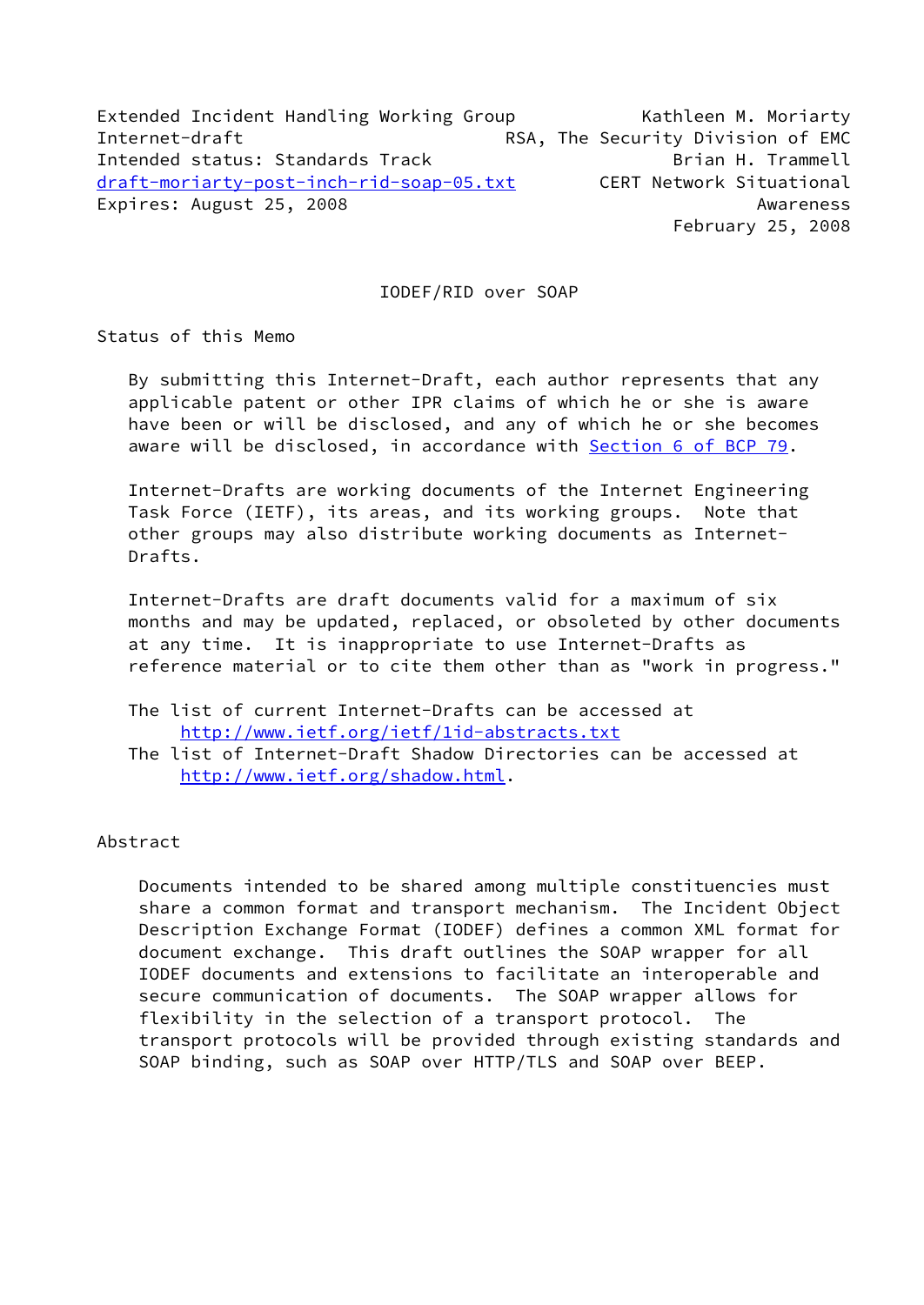# TABLE OF CONTENTS

|                                                                                                                           | $\perp$                                            |
|---------------------------------------------------------------------------------------------------------------------------|----------------------------------------------------|
|                                                                                                                           | $\overline{1}$                                     |
|                                                                                                                           | $\overline{3}$                                     |
|                                                                                                                           | $\overline{3}$                                     |
|                                                                                                                           | $\overline{3}$                                     |
|                                                                                                                           | $\overline{4}$<br>$\overline{4}$<br>$\overline{5}$ |
| 4.1. Example TraceRequest message<br>4.2 RequestAuthorization Message Example<br>4.4 Example InvestigationRequest Message | 6<br>$\underline{6}$<br>9<br>10<br>13<br>14<br>17  |
| 5.1 Privacy and Confidentiality<br>5.2 Authentication and Identification                                                  | 17<br>17<br><u>18</u>                              |
|                                                                                                                           | <b>18</b>                                          |
|                                                                                                                           | <b>18</b>                                          |
|                                                                                                                           | <b>18</b><br><u>18</u><br><u>19</u><br>19          |
|                                                                                                                           | 20                                                 |
|                                                                                                                           | 20                                                 |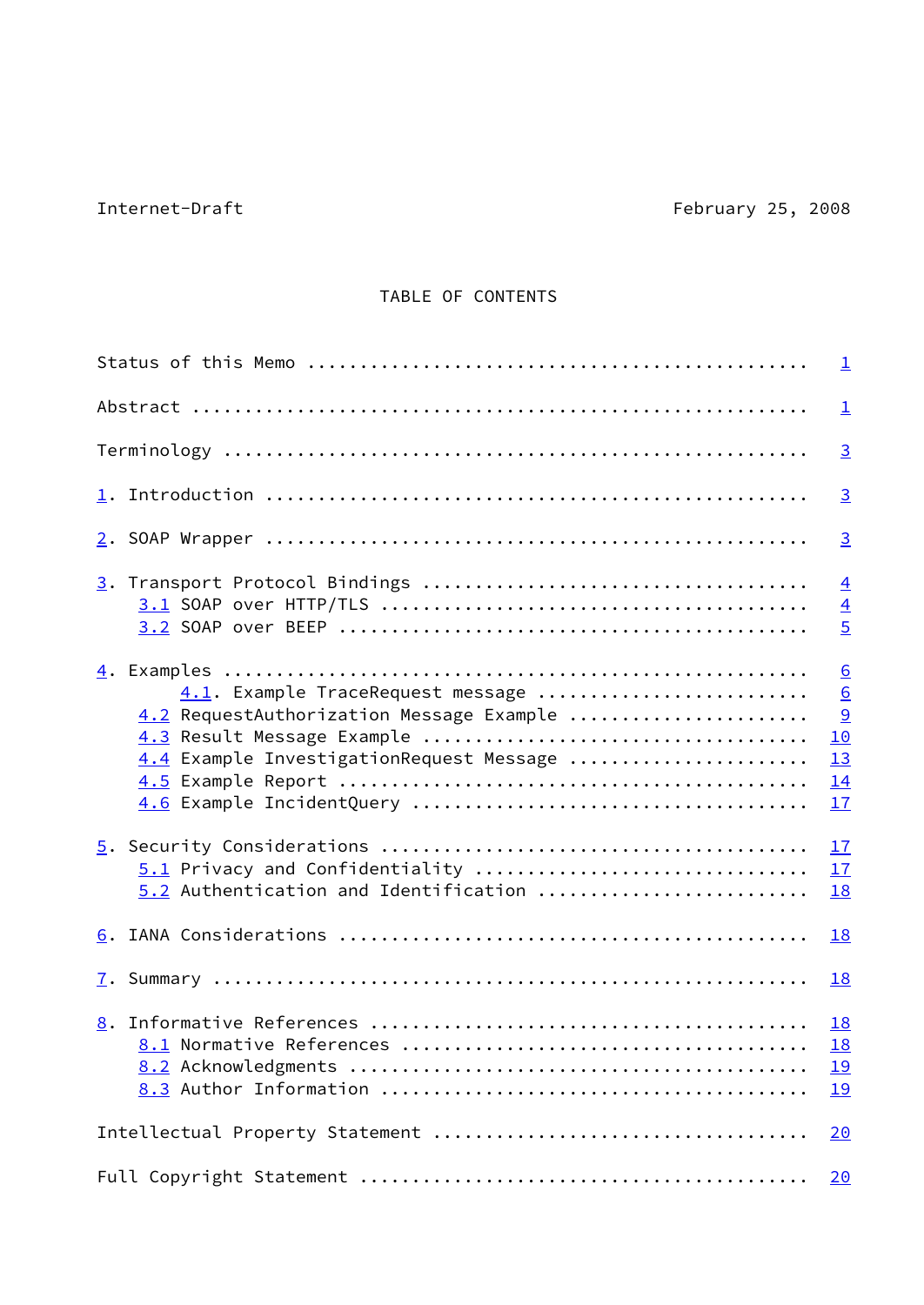|--|--|--|--|

Moriarty & Trammell Expires: August 25, 2008 [Page 2]

### Terminology

 The key words "MUST", "MUST NOT", "REQUIRED", "SHALL", "SHALL NOT", "SHOULD", "SHOULD NOT", "RECOMMENDED", "MAY", and "OPTIONAL" in this document are to be interpreted as described in [\[RFC2119](https://datatracker.ietf.org/doc/pdf/rfc2119)].

<span id="page-2-0"></span>Internet-Draft February 25, 2008

# <span id="page-2-1"></span>[1](#page-2-1). Introduction

The Incident Object Description Exchange Format (IODEF) [\[RFCXXXX](#page-21-3)] describes an XML document format for the purpose of exchanging data between Computer Security Incident Response Teams (CSIRTs) or those responsible for security incident handling for network providers (NPs). The defined document format provides an easy way for CSIRTs to exchange data in a way which can be easily parsed. In order for the IODEF documents to be shared between entities, a uniform method for transport is necessary. SOAP  $[2]$  $[2]$  will provide a layer of abstraction and enable the use of multiple transport protocol bindings. IODEF documents and extensions will be contained in an XML Real-time Inter-network Defense (RID) [[RFCYYYY\]](#page-21-4) envelope inside the body of a SOAP message.

HTTP with TLS v1.1 [\[RFC4346](https://datatracker.ietf.org/doc/pdf/rfc4346)] has been selected as the REQUIRED SOAP binding for exchanging IODEF/RID messages. The primary reason for selecting HTTP/TLS is due to the existence of multiple successful implementations of SOAP over HTTP/TLS, and to its being widely understood, despite the additional overhead associated with this combination. The Transport Layer Security (TLS) Protocol [\[RFC4346](https://datatracker.ietf.org/doc/pdf/rfc4346)] MUST be followed for the implementation and deployment of this protocol. Excellent tool support exists to ease the development of applications using SOAP over HTTP. BEEP may optionally be supported following the SOAP over BEEP standard [\[RFC4227](https://datatracker.ietf.org/doc/pdf/rfc4227)].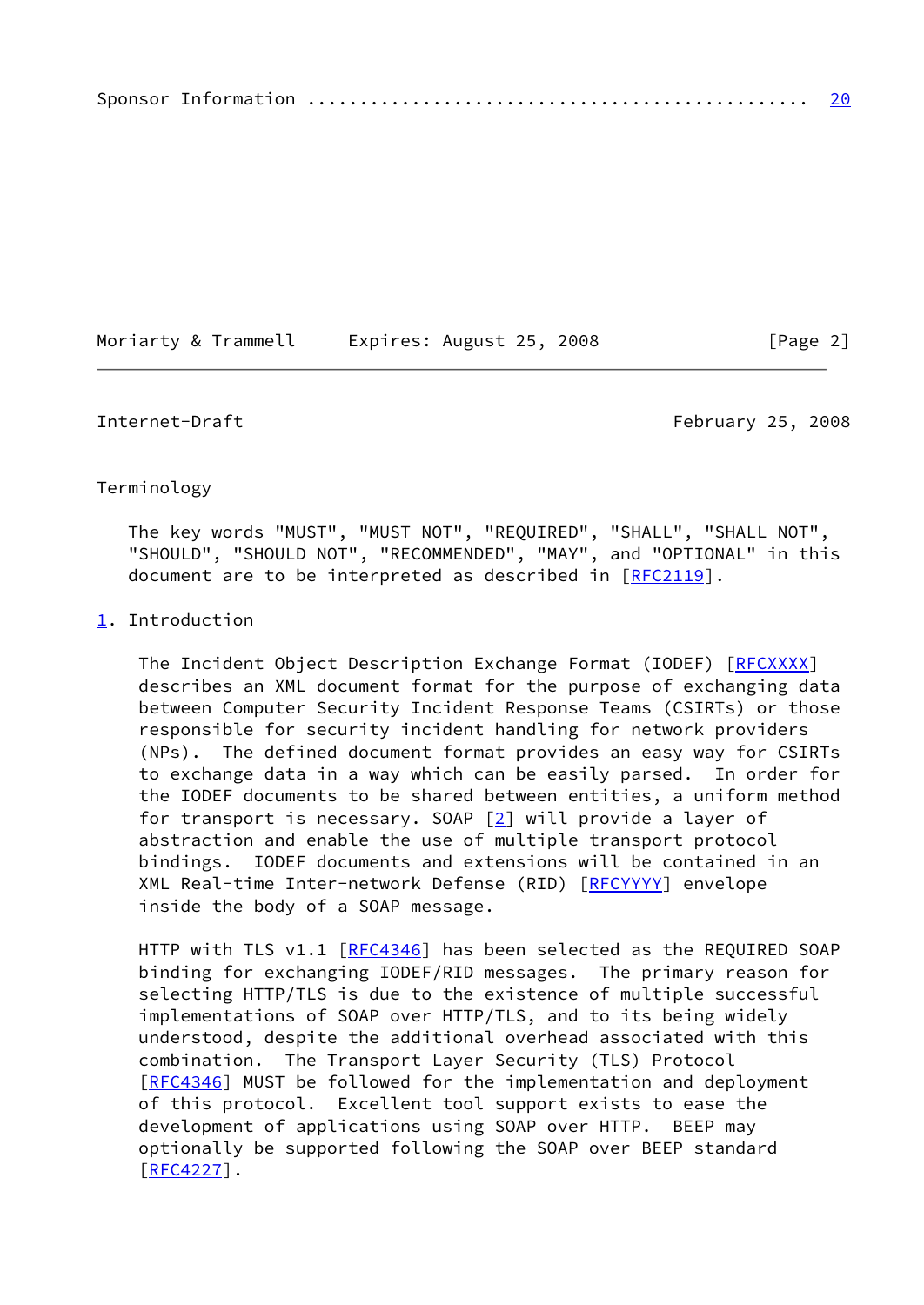### <span id="page-3-0"></span>[2](#page-3-0). SOAP Wrapper

 IODEF/RID documents, including all supported extensions, intended to be shared between CSIRTS or NPs MUST use a SOAP wrapper, along with a supported transport protocol binding, for transport. The transport is independent of the wrapper. SOAP will be used to provide the messaging framework and can make distinctions as to how messages should be handled by each participating system. SOAP has been selected because of the flexibility it provides for binding with transport protocols, which can be independent of the IODEF/RID messaging system.

 The SOAP body of the message will contain the appropriate contents for the respective RID message type and will be structured according to the SOAP messaging specifications  $[3]$  $[3]$ . The SOAP header contains information pertinent to all participating systems that receive the message, including the ultimate destination, any intermediate hosts, and message processing policy information and is provided through RIDPolicy in the RID schema [\[RFCYYYY](#page-21-4)].

Moriarty & Trammell Expires: August 25, 2008 [Page 3]

<span id="page-3-1"></span>Internet-Draft February 25, 2008

 Depending on the message or document being transported, there may be a case, such as with RID messages, in which a host may only need to view the SOAP header and not the SOAP body and is, therefore, acting as a SOAP intermediary node. An example of this would be if one RID system was sending a communication to a RID system for which there was no direct trust relationship, an intermediate RID system may be used to provide the trusted path between the communicating systems. This intermediate system may not need to see the contents of the SOAP body. Therefore, the elements or classes needed by all participating systems MUST be in the SOAP header, specifically the RIDPolicy class. Each participating system receiving an incident handling IODEF/RID document is an ultimate destination and has to parse and view the entire IODEF/RID document to make necessary decisions.

 The SOAP specifications for intermediate and ultimate nodes MUST be Followed; for example, a message destined for an intermediate node would contain the attribute env:role with the value [http://www.w3c.org/2003/05/soap-envelope/role/next.](http://www.w3c.org/2003/05/soap-envelope/role/next) Also in accordance with the SOAP specifications, the attribute of env:mustUnderstand has a value of "true" to ensure each node processes the header blocks consistent with the specifications for IODEF/RID.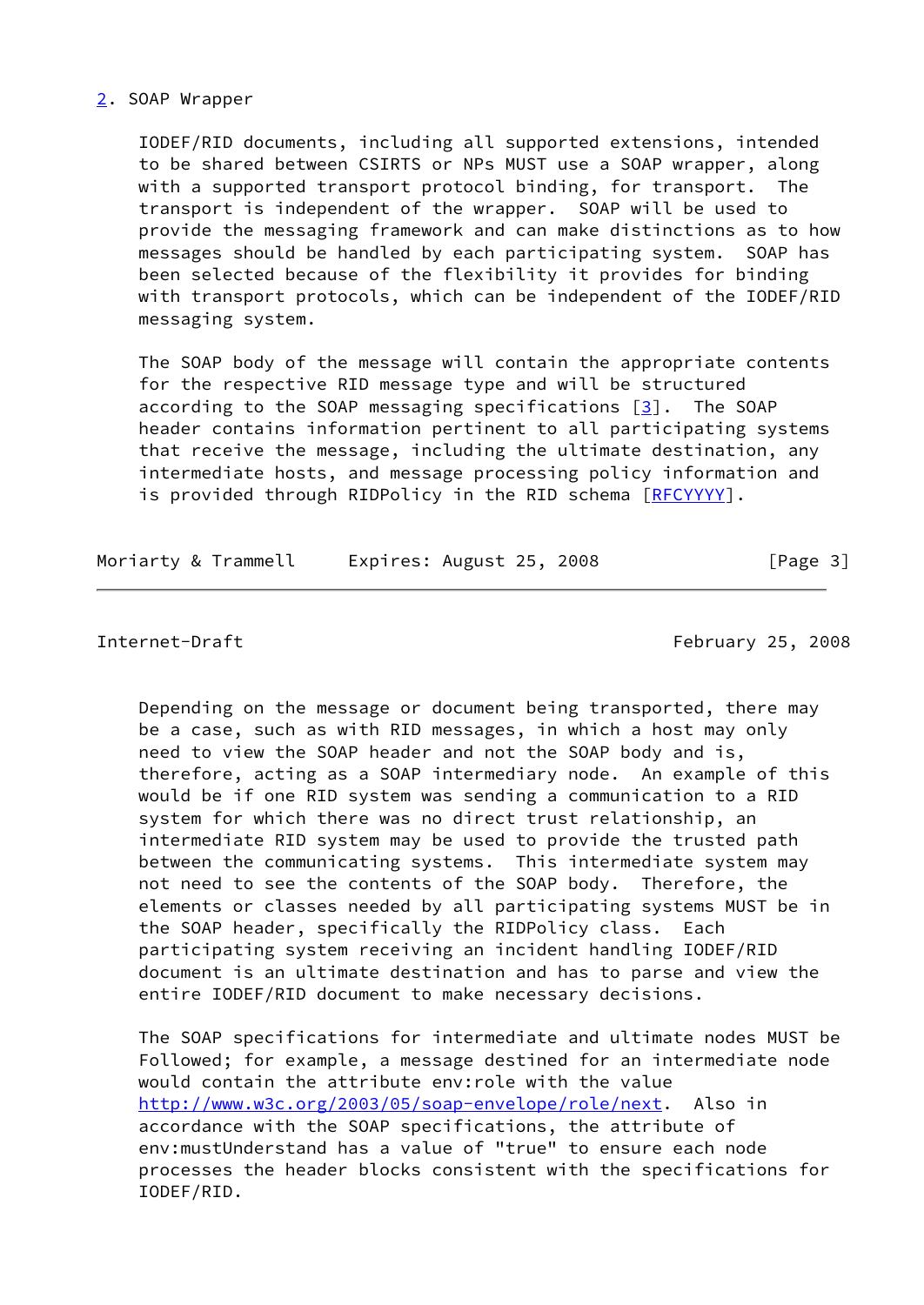SOAP messages are typically a one-way conversation. Transmittal of incident information to another RID host in the form of a Report message is the single case within RID where a one way communication is specified. The arrival of an IODEF Report document in a RID message is simply an assertion that a described incident occurred. In the case of other RID message types, two or more SOAP messages may be exchanged to enable bi-directional communication. Request/response pairs defined by RID include: TraceRequest/TraceAuthorization/Result,

 Investigation/Result, and IncidentQuery/Report.

<span id="page-4-0"></span>[3](#page-4-0). Transport Protocol Bindings

 The SOAP binding will be used for message transport. One agreed upon protocol, HTTP/TLS, MUST be implemented by all RID systems and other protocols are optional. The use of a single transport binding supported by all systems sending and receiving RID messages and will enable interoperability between participating CSIRTS and NPs. Other protocol bindings may be defined in separate documents.

<span id="page-4-1"></span>[3.1](#page-4-1) SOAP over HTTP/TLS

 SOAP over HTTP/TLS is widely supported, as are ancillary tools such as the Web Services Description Language (WSDL), hence the selection of SOAP over HTTP/1.1 over TLS as Mandatory for transport of RID communications. Security is provided through the RID specification. TLS offers additional security at the transport

| Moriarty & Trammell | Expires: August 25, 2008 | [Page 4] |
|---------------------|--------------------------|----------|
|---------------------|--------------------------|----------|

<span id="page-4-2"></span>Internet-Draft February 25, 2008

layer to ensure the integrity of the session.

[BCP 56](https://datatracker.ietf.org/doc/pdf/bcp56) [\[RFC3205](https://datatracker.ietf.org/doc/pdf/rfc3205)] contains a number of important considerations when using HTTP for application protocols. These include the size of the payload for the application, whether the application will use a web browser, whether the protocol should be defined on a port other than 80, and if the security provided through HTTP/TLS suits the needs of the new application.

 It is acknowledged within the scope of these concerns that HTTP/TLS is not ideally suited for IODEF/RID transport, as the former is a client-server protocol and the latter a message-exchange protocol; however, the ease of implementation for services based on SOAP over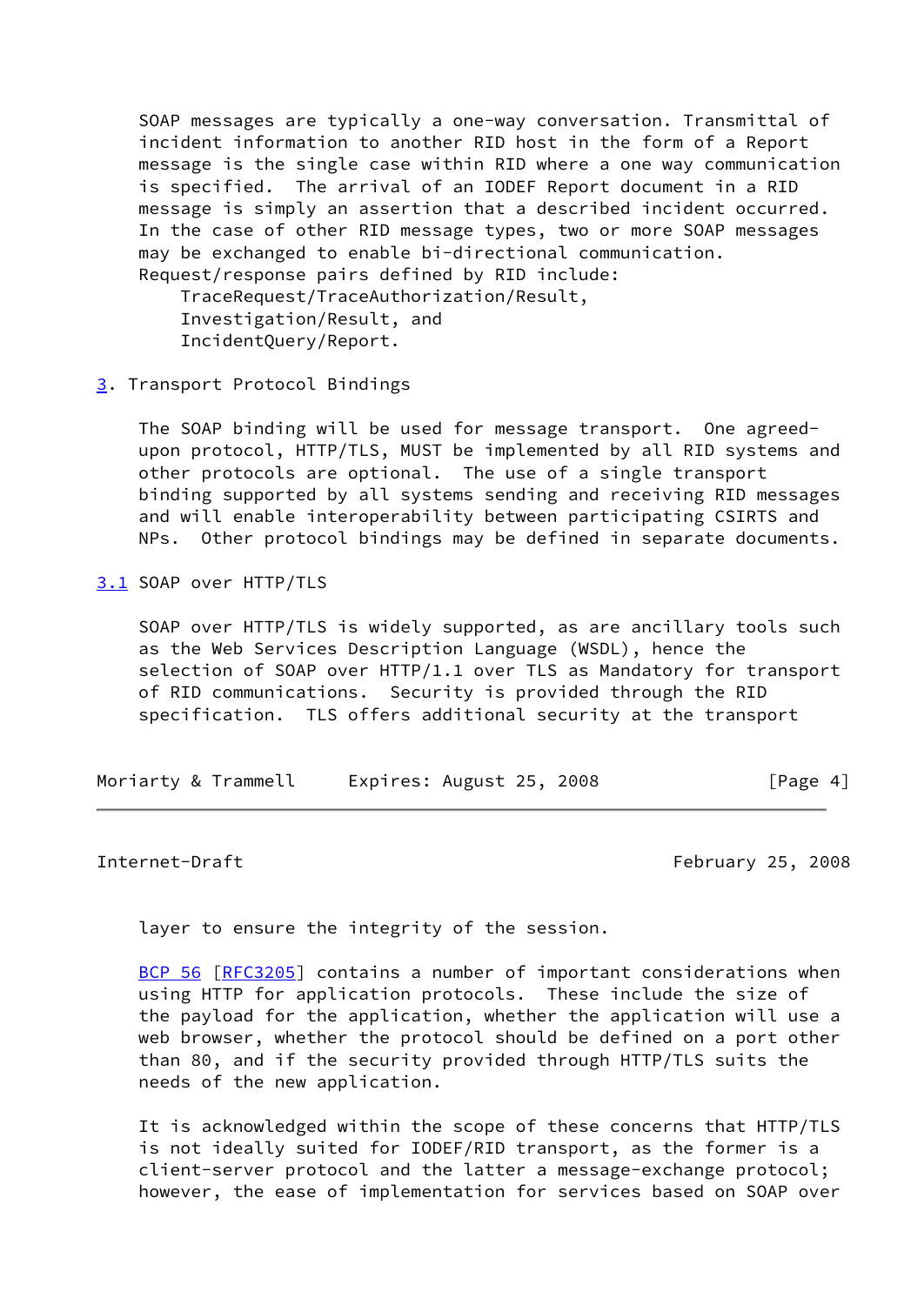HTTP outweighs these concerns. Consistent with [BCP 56](https://datatracker.ietf.org/doc/pdf/bcp56), IODEF/RID over SOAP over HTTP/TLS will require its own TCP port assignment from IANA.

 Every RID system participating in a consortium MUST listen for HTTP/TLS connections on the assigned port, as the requests and responses in a RID message exchange transaction may be significantly separated in time. If a RID message is answered immediately, or within a generally accepted HTTP client timeout (about thirty seconds), the listening system SHOULD return the reply message in the HTTP response body; otherwise, it must initiate a connection to the requesting system and send its reply in an HTTP request.

 If the HTTP response body sent in reply to a RID message does not contain a RID message itself, the response body SHOULD be empty, and RID clients MUST ignore any response body that is not an expected RID message. This provision applies ONLY to HTTP response bodies; unsolicited HTTP requests (such as Reports not preceded by an IncidentQuery) are handled according to the message exchange pattern described in RID.

 RID systems SHOULD use HTTP/1.1 persistent connections as described in [\[RFC2616](https://datatracker.ietf.org/doc/pdf/rfc2616)] to minimize TCP connection setup overhead. RID systems SHOULD support chunked transfer encoding on the HTTP server side to allow the implementation of clients that do not need to precalculate message sizes before constructing HTTP headers.

### <span id="page-5-0"></span>[3.2](#page-5-0) SOAP over BEEP

 SOAP over BEEP is an optional transport binding for IODEF/RID. A RID system supporting BEEP [\[RFC3080](https://datatracker.ietf.org/doc/pdf/rfc3080)] MAY attempt to use SOAP over BEEP on first connection with a peer; if the peer does not support SOAP over BEEP, the initiating peer MUST fall back to SOAP over HTTPS, and SHOULD note that the peer does not support BEEP, to avoid attempting to use BEEP in future communications. The state table for the support of alternate protocols may be maintained for a period of one week or less depending on system resources. The duration and size of the state table should be a configurable

| Moriarty & Trammell | Expires: August 25, 2008 | [Page 5] |
|---------------------|--------------------------|----------|
|---------------------|--------------------------|----------|

<span id="page-5-1"></span>Internet-Draft February 25, 2008

option.

BEEP has certain implementation advantages over HTTP/TLS for this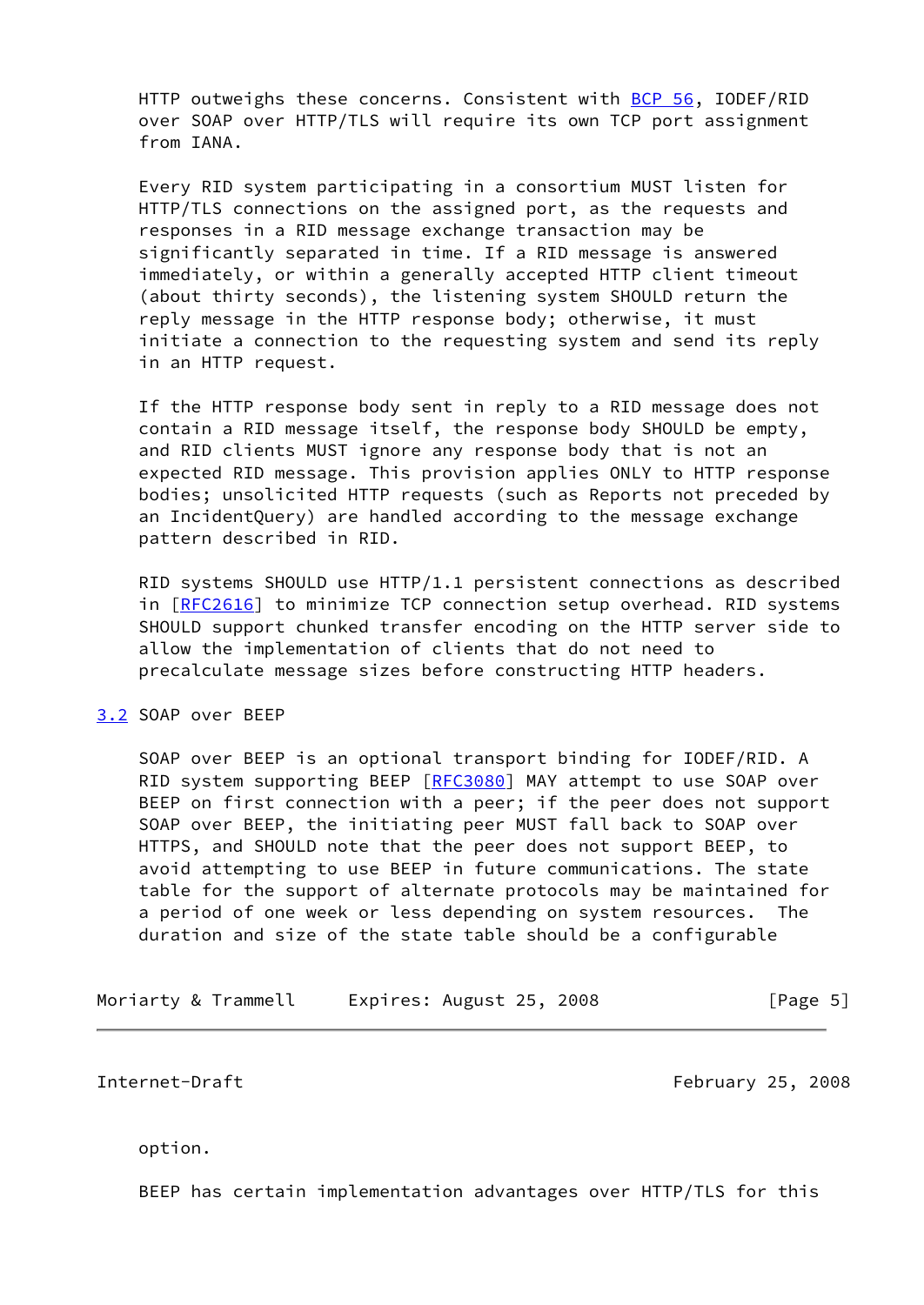application; however, the protocol has not been widely implemented. Communication between participating RID systems is on a server-to server basis, for which BEEP is better suited than HTTP. Incident handling may at times require immediate action; thus, a protocol with low overhead and minimum bandwidth requirements is desirable.

 To provide equivalent transport-layer security to HTTP/TLS, the BEEP TLS profile MUST be supported if BEEP is implemented and SHOULD be used.

### <span id="page-6-0"></span>[4](#page-6-0). Examples

 The examples below, parallel to the examples in [section 4.5](#page-16-0) of RID, demonstrate how the structure of RID messages fit into SOAP containers as outlined in this document for each message type. Of particular note in each is the use of the RID policy information in the SOAP header. The RID schema was designed to enable the use of RIDPolicy to stand alone in the SOAP header and to enable the use of the RID class, RequestStatus to stand alone in the SOAP body without the need for an IODEF document. When the RID class called IncidentSource is used, it is combined with an associated IODEF document in the SOAP body to provide all of the necessary information in response to an incident handling request. The first example includes the full IODEF/RID message and associated IODEF-Document; following examples omit the IODEF-Document and Refer to it in a comment. Where indicated, the IODEF-Document must be present, following the requirements listed in the IODEF and RID specifications.

Note: for each example listed below, [[RFC3330](https://datatracker.ietf.org/doc/pdf/rfc3330)] addresses were used. Assume each IP address listed is actually a separate network range held by different NPs. Addresses were used from /27 network ranges.

# <span id="page-6-1"></span>[4.1](#page-6-1). Example TraceRequest message

 This TraceRequest is identical to the TraceRequest example in Section 4.5.1.1 of RID and would be sent from a CSIRT reporting a denial-of-service attack in progress to its upstream NP. This request asks the upstream to continue the trace and to rate-limit traffic closer to the source.

```
<SOAP-ENV:Envelope
```

```
 xmlns:SOAP-ENV="http://www.w3.org/2001/12/soap-envelope">
 <SOAP-ENV:Header>
  <iodef-rid:RID xmlns:iodef-rid="urn:ietf:params:xml:ns:iodef-rid-1.0"
                   xmlns:iodef="urn:ietf:params:xml:ns:iodef-1.0">
      <iodef-rid:RIDPolicy MsgType="TraceRequest"
                           MsgDestination="RIDSystem">
```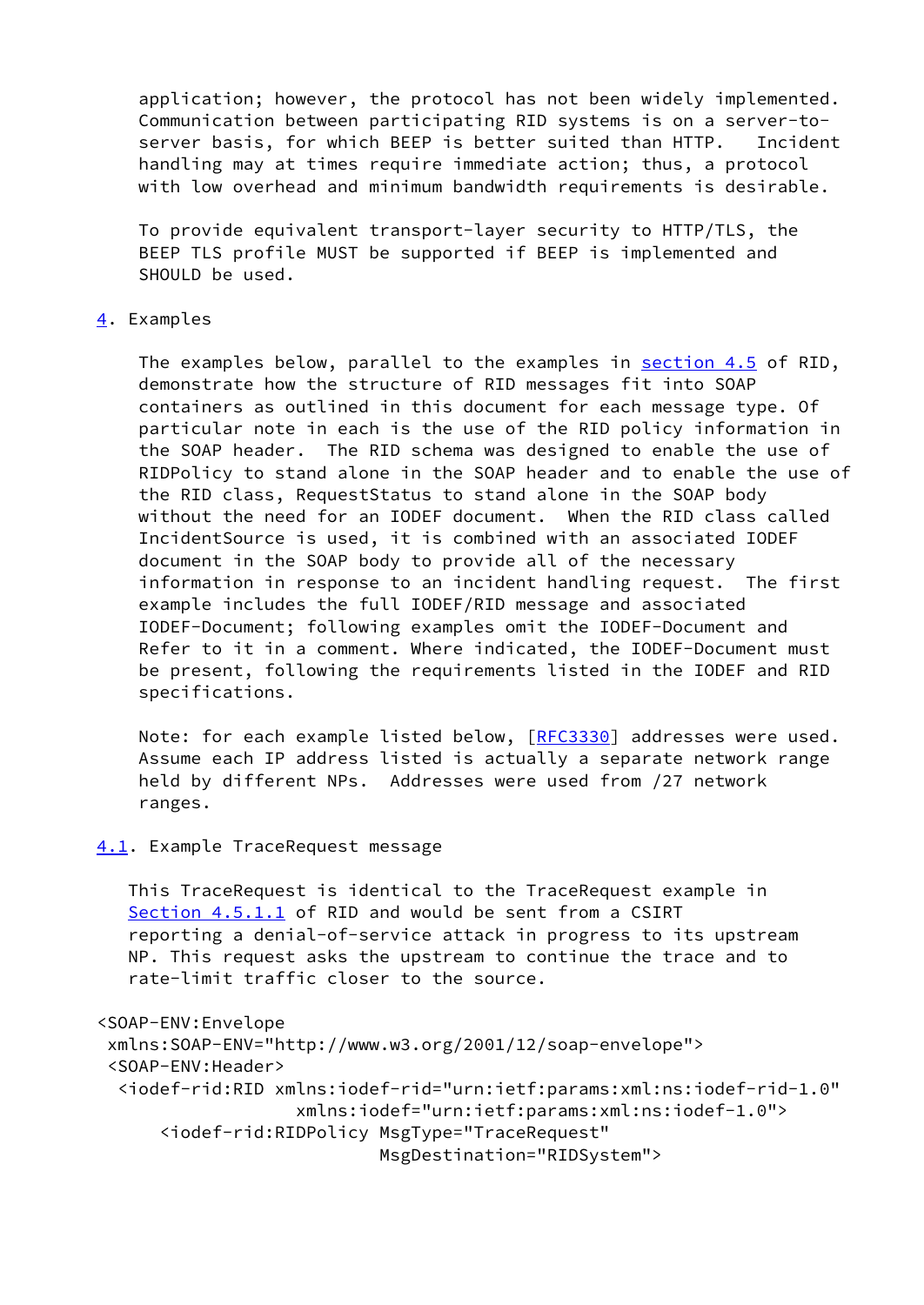```
Internet-Draft February 25, 2008
         <iodef-rid:PolicyRegion region="IntraConsortium"/>
         <iodef:Node>
           <iodef:Address category="ipv4-addr">192.0.2.3</iodef:Address>
         </iodef:Node>
         <iodef-rid:TrafficType type="Attack"/>
         <iodef:IncidentID name="CERT-FOR-OUR-DOMAIN">
           CERT-FOR-OUR-DOMAIN#207-1
         </iodef:IncidentID>
       </iodef-rid:RIDPolicy>
     </iodef-rid:RID>
   </SOAP-ENV:Header>
   <SOAP-ENV:Body>
     <iodef:IODEF-Document version="1.00"
            xmlns:iodef="urn:ietf:params:xml:ns:iodef-1.0">
       <iodef:Incident restriction="need-to-know" purpose="traceback">
         <iodef:IncidentID name="CERT-FOR-OUR-DOMAIN">
           CERT-FOR-OUR-DOMAIN#207-1
       </iodef:IncidentID>
       <iodef:DetectTime>2004-02-02T22:49:24+00:00</iodef:DetectTime>
       <iodef:StartTime>2004-02-02T22:19:24+00:00</iodef:StartTime>
       <iodef:ReportTime>2004-02-02T23:20:24+00:00</iodef:ReportTime>
       <iodef:Description>Host involved in DOS attack</iodef:Description>
       <iodef:Assessment>
       <iodef:Impact severity="low" completion="failed" type="dos"/>
       </iodef:Assessment>
       <iodef:Contact role="creator" type="organization">
           <iodef:ContactName>Constituency-contact for 192.0.2.35
           </iodef:ContactName>
           <iodef:Email>Constituency-contact@192.0.2.35</iodef:Email>
       </iodef:Contact>
         <iodef:EventData>
           <iodef:Flow>
            <iodef:System category="source">
              <iodef:Node>
                <iodef:Address category="ipv4-addr">192.0.2.35
                 </iodef:Address>
              </iodef:Node>
              <iodef:Service>
                <iodef:port>38765</iodef:port>
              </iodef:Service>
            </iodef:System>
             <iodef:System category="target">
              <iodef:Node>
```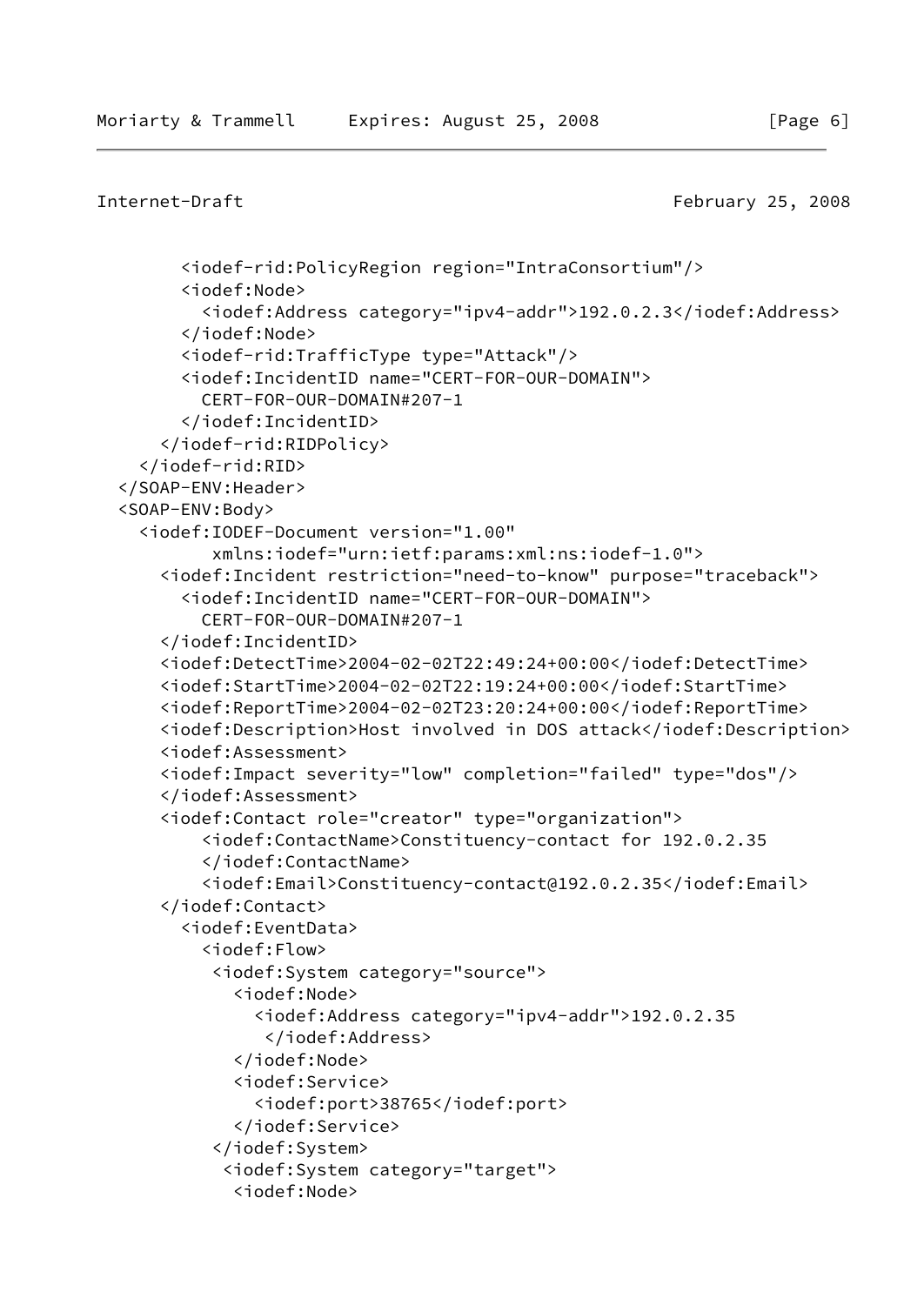```
 <iodef:Address category="ipv4-addr">192.0.2.67
       </iodef:Address>
    </iodef:Node>
    <iodef:Service>
      <iodef:port>80</iodef:port>
    </iodef:Service>
   </iodef:System>
 </iodef:Flow>
 <iodef:Expectation severity="high" action="rate-limit-host">
```
Moriarty & Trammell Expires: August 25, 2008 [Page 7]

Internet-Draft February 25, 2008

 <iodef:Description> Rate limit traffic close to source </iodef:Description> </iodef:Expectation> <iodef:Record> <iodef:RecordData> <iodef:Description> The IPv4 packet included was used in the described attack </iodef:Description> <iodef:RecordItem dtype="ipv4-packet">450000522ad9 0000ff06c41fc0a801020a010102976d0050103e020810d9 4a1350021000ad6700005468616e6b20796f7520666f7220 6361726566756c6c792072656164696e6720746869732052 46432e0a </iodef:RecordItem> </iodef:RecordData> </iodef:Record> </iodef:EventData> <iodef:History> <iodef:HistoryItem> <iodef:DateTime>2001-09-14T08:19:01+00:00</iodef:DateTime> <iodef:IncidentID name="CSIRT-FOR-OUR-DOMAIN"> CSIRT-FOR-OUR-DOMAIN#207-1 </iodef:IncidentID> <iodef:Description> Notification sent to next upstream NP closer to 192.0.2.35 </iodef:Description> </iodef:HistoryItem> </iodef:History> </iodef:Incident> </iodef:IODEF-Document> </SOAP-ENV:Body> </SOAP-ENV:Envelope>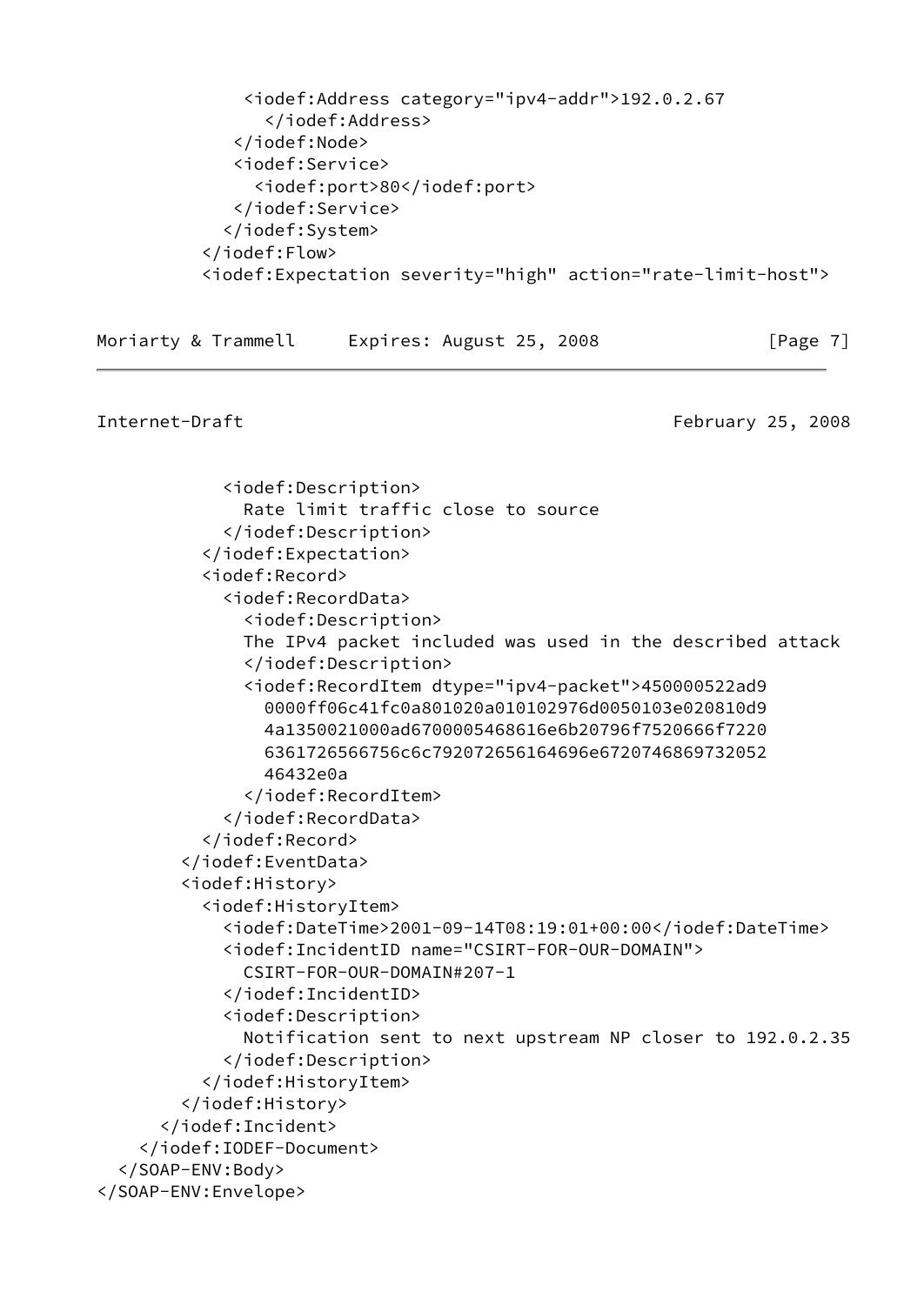```
<!-- Digital signature accompanied by above RID and IODEF -->
<Envelope xmlns="urn:envelope"
           xmlns:iodef="urn:ietf:params:xml:ns:iodef-1.0"
           xmlns:iodef-rid="urn:ietf:params:xml:ns:iodef-rid-1.0">
  <iodef:IODEF-Document>
     <iodef:Incident>
       <iodef:EventData>
         <iodef:Record>
           <iodef:RecordData>
             <iodef:RecordItem type="ipv4-packet">450000522ad9
              0000ff06c41fc0a801020a010102976d0050103e020810d9
              4a1350021000ad6700005468616e6b20796f7520666f7220
              6361726566756c6c792072656164696e6720746869732052
              46432e0a
             </iodef:RecordItem>
           </iodef:RecordData>
         </iodef:Record>
       </iodef:EventData>
     </iodef:Incident>
```

| Moriarty & Trammell | Expires: August 25, 2008 | [Page 8] |
|---------------------|--------------------------|----------|
|---------------------|--------------------------|----------|

```
 </iodef:IODEF-Document>
 <Signature xmlns="http://www.w3.org/2000/09/xmldsig#">
   <SignedInfo>
     <CanonicalizationMethod
      Algorithm="http://www.w3.org/TR/2001/REC-xml-c14n-
                20010315#WithComments"/>
     <SignatureMethod
      Algorithm="http://www.w3.org/2000/09/xmldsig#dsa-sha1"/>
     <Reference URI="">
       <Transforms>
         <Transform Algorithm=
          "http://www.w3.org/2000/09/xmldsig#enveloped-signature"/>
       </Transforms>
       <DigestMethod
        Algorithm="http://www.w3.org/2000/09/xmldsig#sha1"/>
       <DigestValue>KiI5+6SnFAs429VNwsoJjHPplmo=</DigestValue>
     </Reference>
   </SignedInfo>
   <SignatureValue>
     VvyXqCzjoW0m2NdxNeToXQcqcSM80W+JMW+Kn01cS3z3KQwCPeswzg==
   </SignatureValue>
   <KeyInfo>
     <KeyValue>
```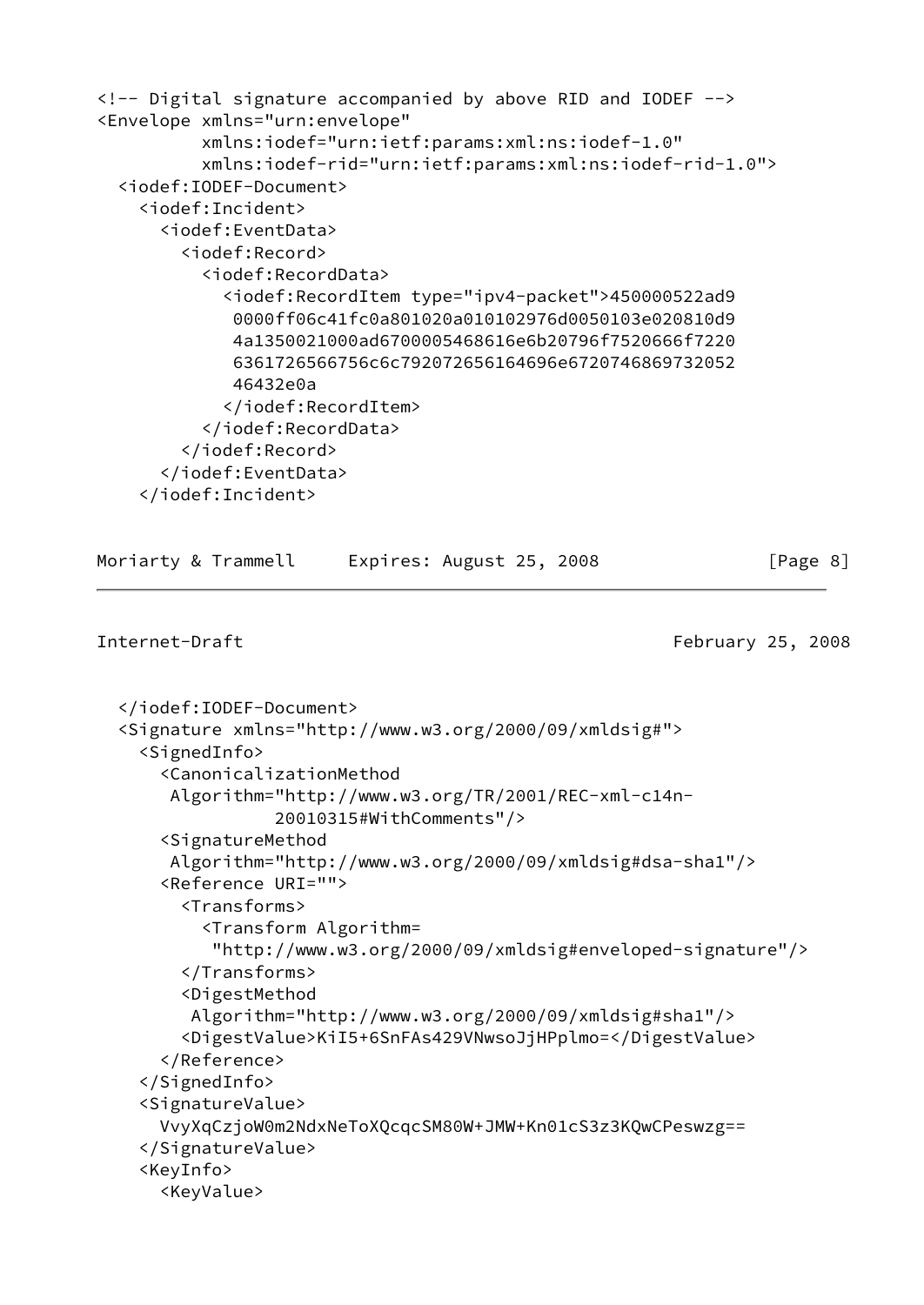```
 <DSAKeyValue>
           <P>/KaCzo4Syrom78z3EQ5SbbB4sF7ey80etKII864WF64B81uRpH5t9j
              QTxeEu0ImbzRMqzVDZkVG9xD7nN1kuFw==</P>
           <Q>li7dzDacuo67Jg7mtqEm2TRuOMU=</Q>
           <G>Z4Rxsnqc9E7pGknFFH2xqaryRPBaQ01khpMdLRQnG541Awtx/XPaF5
              Bpsy4pNWMOHCBiNU0NogpsQW5QvnlMpA==</G>
           <Y>VFWTD4I/aKni4YhDyYxAJozmj1iAzPLw9Wwd5B+Z9J5E7lHjcAJ+bs
              HifTyYdnj+roGzy4o09YntYD8zneQ7lw==</Y>
         </DSAKeyValue>
       </KeyValue>
     </KeyInfo>
   </Signature>
</Envelope>
4.2 RequestAuthorization Message Example
     This RequestAuthorization is identical to the RequestAuthorization
     example in section 4.5.1.2 of the RID specification and is
     sent in response to the TraceRequest to approve the request.
<SOAP-ENV:Envelope
    xmlns:SOAP-ENV="http://www.w3.org/2001/12/soap-envelope">
  <SOAP-ENV:Header>
   <iodef-rid:RID xmlns:iodef-rid="urn:ietf:params:xml:ns:iodef-rid-1.0"
                    xmlns:iodef="urn:ietf:params:xml:ns:iodef-1.0">
      <iodef-rid:RIDPolicy MsgType="RequestAuthorization"
                             MsgDestination="RIDSystem">
         <iodef-rid:PolicyRegion region="IntraConsortium"/>
         <iodef:Node>
```

| Moriarty & Trammell | Expires: August 25, 2008 | [Page 9] |
|---------------------|--------------------------|----------|
|---------------------|--------------------------|----------|

```
 <iodef:Address category="ipv4-addr">192.0.2.67</iodef:Address>
         </iodef:Node>
         <iodef-rid:TrafficType type="Attack"/>
         <iodef:IncidentID name="CERT-FOR-OUR-DOMAIN">
           CERT-FOR-OUR-DOMAIN#207-1
         </iodef:IncidentID>
       </iodef-rid:RIDPolicy>
       <iodef-rid:RequestStatus AuthorizationStatus="Approved"/>
     </iodef-rid:RID>
   </SOAP-ENV:Header>
</SOAP-ENV:Envelope>
```

```
4.3 Result Message Example
```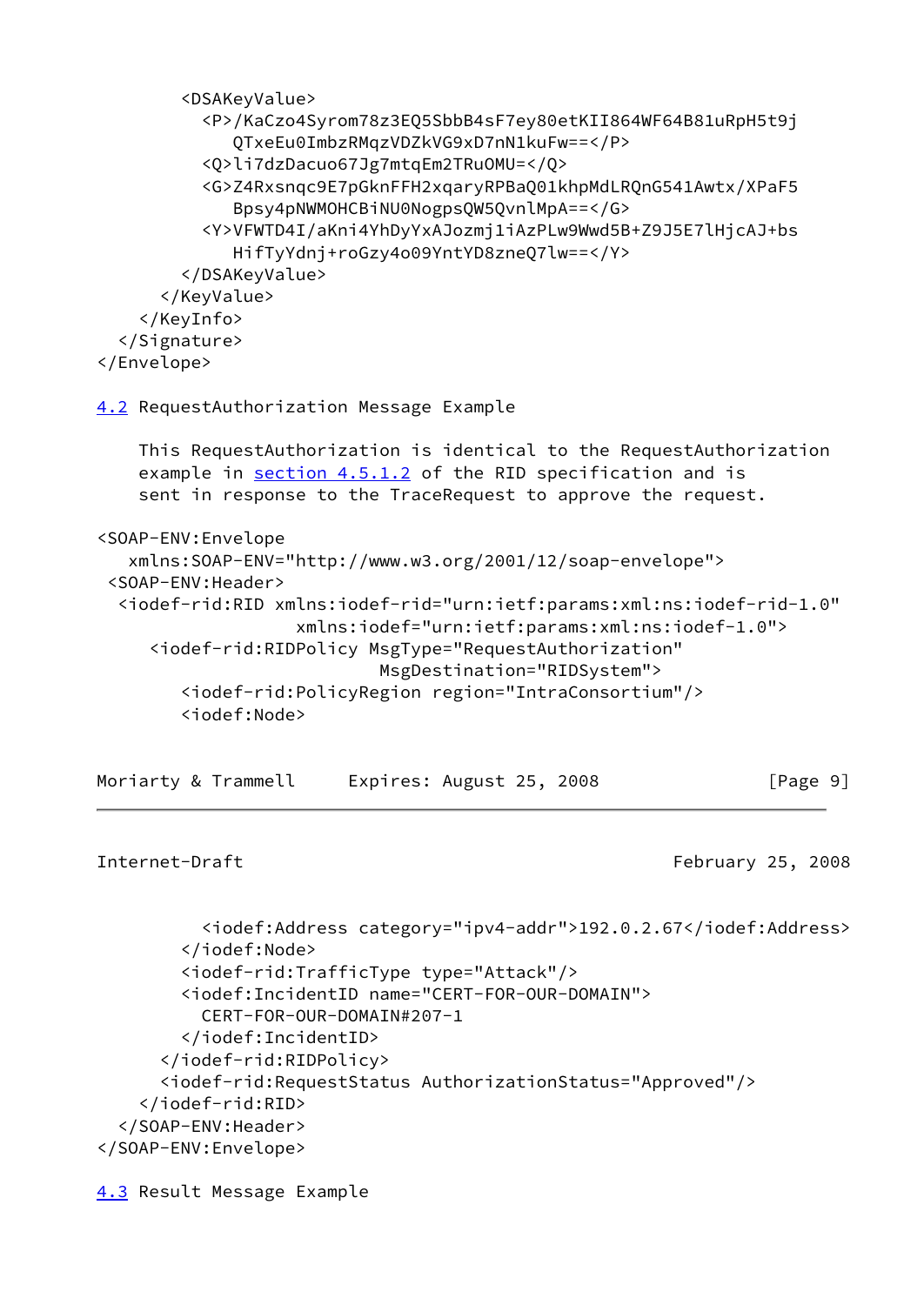```
This Result message is identical to the Result example in section
     4.5.1.3 of the RID. This message is the final response from the
    TraceRequest that has completed to notify the requestor of the
     results and actions taken from the request.
<SOAP-ENV:Envelope
    xmlns:SOAP-ENV="http://www.w3.org/2001/12/soap-envelope">
 <SOAP-ENV:Header>
   <iodef-rid:RID xmlns:iodef-rid="urn:ietf:params:xml:ns:iodef-rid-1.0"
                    xmlns:iodef="urn:ietf:params:xml:ns:iodef-1.0">
       <iodef-rid:RIDPolicy MsgType="Result"
                            MsgDestination="RIDSystem">
         <iodef-rid:PolicyRegion region="IntraConsortium"/>
         <iodef:Node>
           <iodef:Address category="ipv4-addr">192.0.2.67</iodef:Address>
         </iodef:Node>
         <iodef-rid:TrafficType type="Attack"/>
         <iodef:IncidentID name="CERT-FOR-OUR-DOMAIN">
           CERT-FOR-OUR-DOMAIN#207-1
         </iodef:IncidentID>
       </iodef-rid:RIDPolicy>
       <iodef-rid:IncidentSource>
         <iodef-rid:SourceFound>true</iodef-rid:SourceFound>
         <iodef:Node>
           <iodef:Address category="ipv4-addr">192.0.2.37</iodef:Address>
         </iodef:Node>
       </iodef-rid:IncidentSource>
     </iodef-rid:RID>
   </SOAP-ENV:Header>
   <SOAP-ENV:Body>
     <iodef:IODEF-Document version="1.00"
            xmlns:iodef="urn:ietf:params:xml:ns:iodef-1.0">
       <iodef:Incident restriction="need-to-know" purpose="traceback">
         <iodef:IncidentID name="CERT-FOR-OUR-DOMAIN">
           CERT-FOR-OUR-DOMAIN#207-1
         </iodef:IncidentID>
         <iodef:DetectTime>2004-02-02T22:49:24+00:00</iodef:DetectTime>
         <iodef:StartTime>2004-02-02T22:19:24+00:00</iodef:StartTime>
```

| Moriarty & Trammell | Expires: August 25, 2008 | [Page 10] |
|---------------------|--------------------------|-----------|
|---------------------|--------------------------|-----------|

 <iodef:ReportTime>2004-02-02T23:20:24+00:00</iodef:ReportTime> <iodef:Description>Host involved in DOS attack </iodef:Description>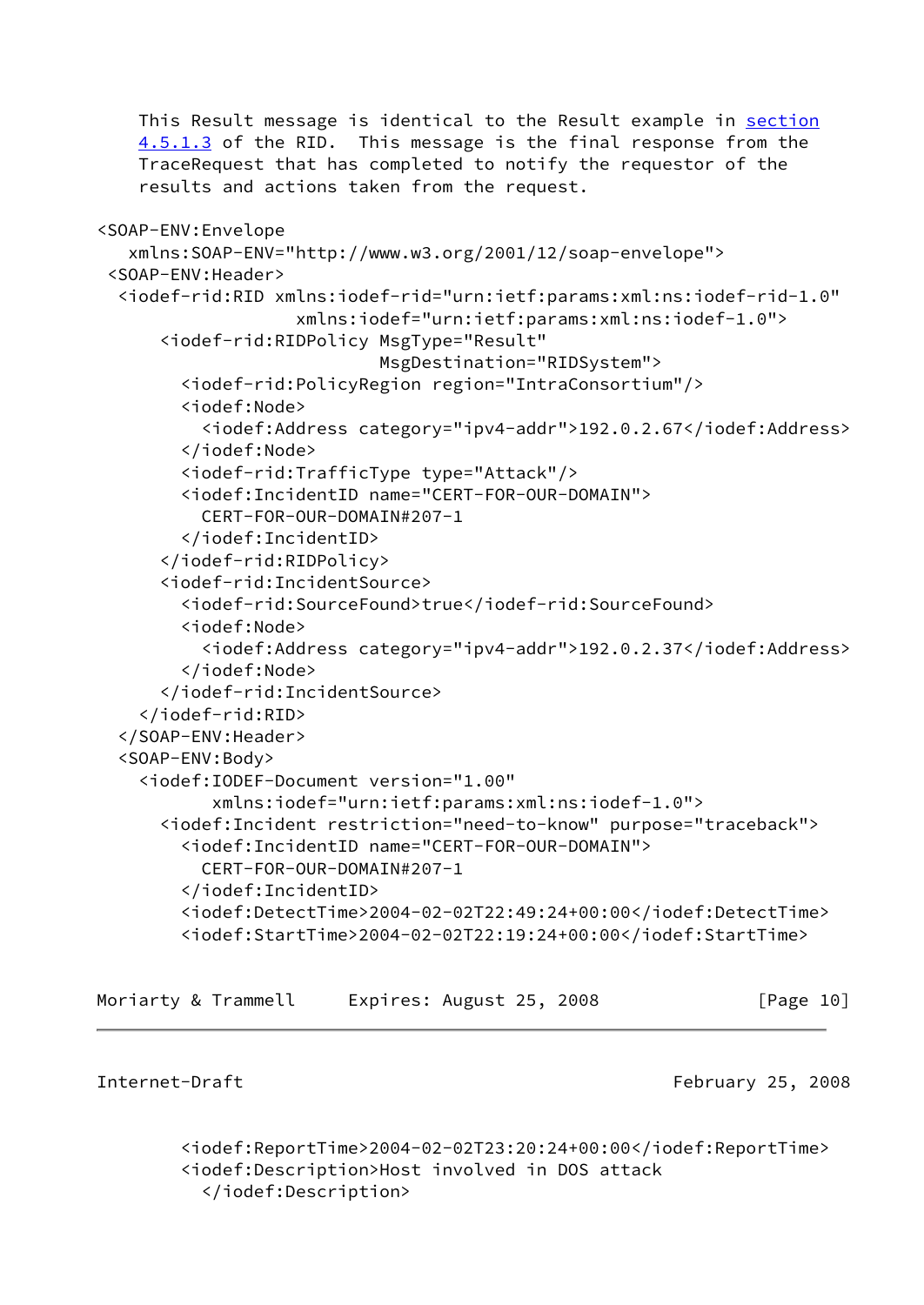```
 <iodef:Assessment>
    <iodef:Impact severity="low" completion="failed" type="dos"/>
  </iodef:Assessment>
  <iodef:Contact role="creator" type="organization">
    <iodef:ContactName>Constituency-contact for 192.0.2.35
 </iodef:ContactName>
    <iodef:Email>Constituency-contact@192.0.2.35</iodef:Email>
 </iodef:Contact>
  <iodef:EventData>
    <iodef:Contact role="admin" type="organization">
      <iodef:ContactName>Admin-contact for 192.0.2.35
      </iodef:ContactName>
      <iodef:Email>Admin-contact@192.0.2.35</iodef:Email>
    </iodef:Contact>
    <iodef:Flow>
      <iodef:System category="intermediate">
        <iodef:Node>
          <iodef:Address category="ipv4-addr">192.0.2.35
    </iodef:Address>
        </iodef:Node>
      </iodef:System>
    </iodef:Flow>
    <iodef:EventData>
      <iodef:Contact role="admin" type="organization">
        <iodef:ContactName>Admin-contact for 192.0.2.3
        </iodef:ContactName>
        <iodef:Email>Admin-contact@192.0.2.3</iodef:Email>
      </iodef:Contact>
      <iodef:Flow>
        <iodef:System category="intermediate">
          <iodef:Node>
            <iodef:Address category="ipv4-addr">192.0.2.3
              </iodef:Address>
          </iodef:Node>
        </iodef:System>
      </iodef:Flow>
    </iodef:EventData>
  </iodef:EventData>
  <iodef:EventData>
    <iodef:Flow>
      <iodef:System category="source">
        <iodef:Node>
          <iodef:Address category="ipv4-addr">192.0.2.35
            </iodef:Address>
        </iodef:Node>
        <iodef:Service>
          <iodef:port>38765</iodef:port>
        </iodef:Service>
      </iodef:System>
```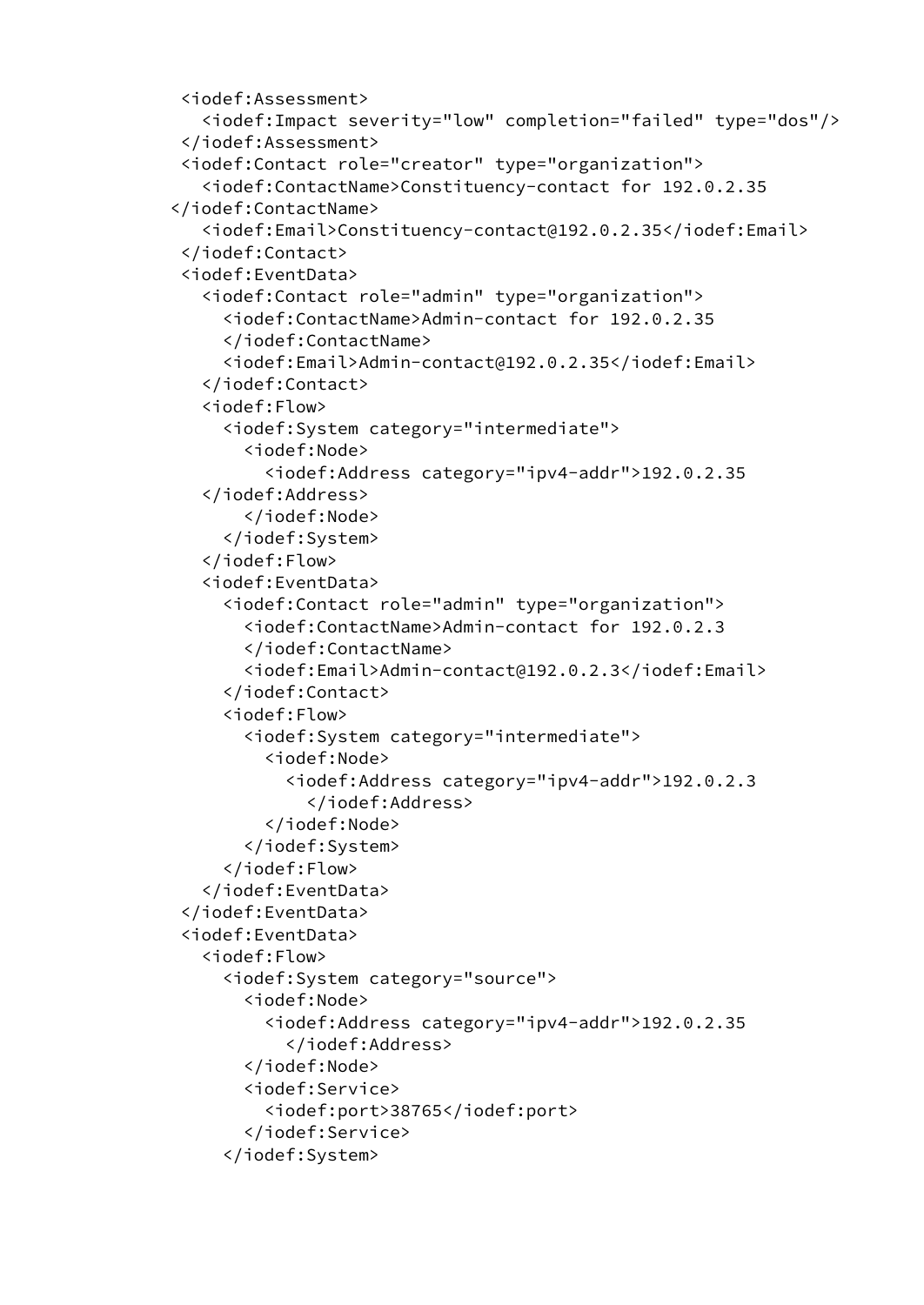```
Internet-Draft February 25, 2008
```

```
 <iodef:System category="target">
       <iodef:Node>
         <iodef:Address category="ipv4-addr">192.0.2.67
           </iodef:Address>
       </iodef:Node>
       <iodef:Service>
         <iodef:port>80</iodef:port>
       </iodef:Service>
     </iodef:System>
   </iodef:Flow>
   <iodef:Expectation severity="high" action="rate-limit-host">
     <iodef:Description>
       Rate limit traffic close to source
     </iodef:Description>
   </iodef:Expectation>
   <iodef:Record>
     <iodef:RecordData>
       <iodef:Description>
       The IPv4 packet included was used in the described attack
       </iodef:Description>
       <iodef:RecordItem dtype="ipv4-packet">450000522ad9
         0000ff06c41fc0a801020a010102976d0050103e020810d9
         4a1350021000ad6700005468616e6b20796f7520666f7220
         6361726566756c6c792072656164696e6720746869732052
         46432e0a
       </iodef:RecordItem>
     </iodef:RecordData>
   </iodef:Record>
 </iodef:EventData>
 <iodef:History>
   <iodef:HistoryItem>
     <iodef:DateTime>2004-02-02T22:53:01+00:00</iodef:DateTime>
     <iodef:IncidentID name="CSIRT-FOR-OUR-DOMAIN">
       CSIRT-FOR-OUR-DOMAIN#207-1
     </iodef:IncidentID>
     <iodef:Description>
       Notification sent to next upstream NP closer to 192.0.2.35
     </iodef:Description>
   </iodef:HistoryItem>
   <iodef:HistoryItem action="rate-limit-host">
     <iodef:DateTime>2004-02-02T23:07:21+00:00</iodef:DateTime>
     <iodef:IncidentID name="CSIRT-FOR-NP3">
       CSIRT-FOR-NP3#3291-1
```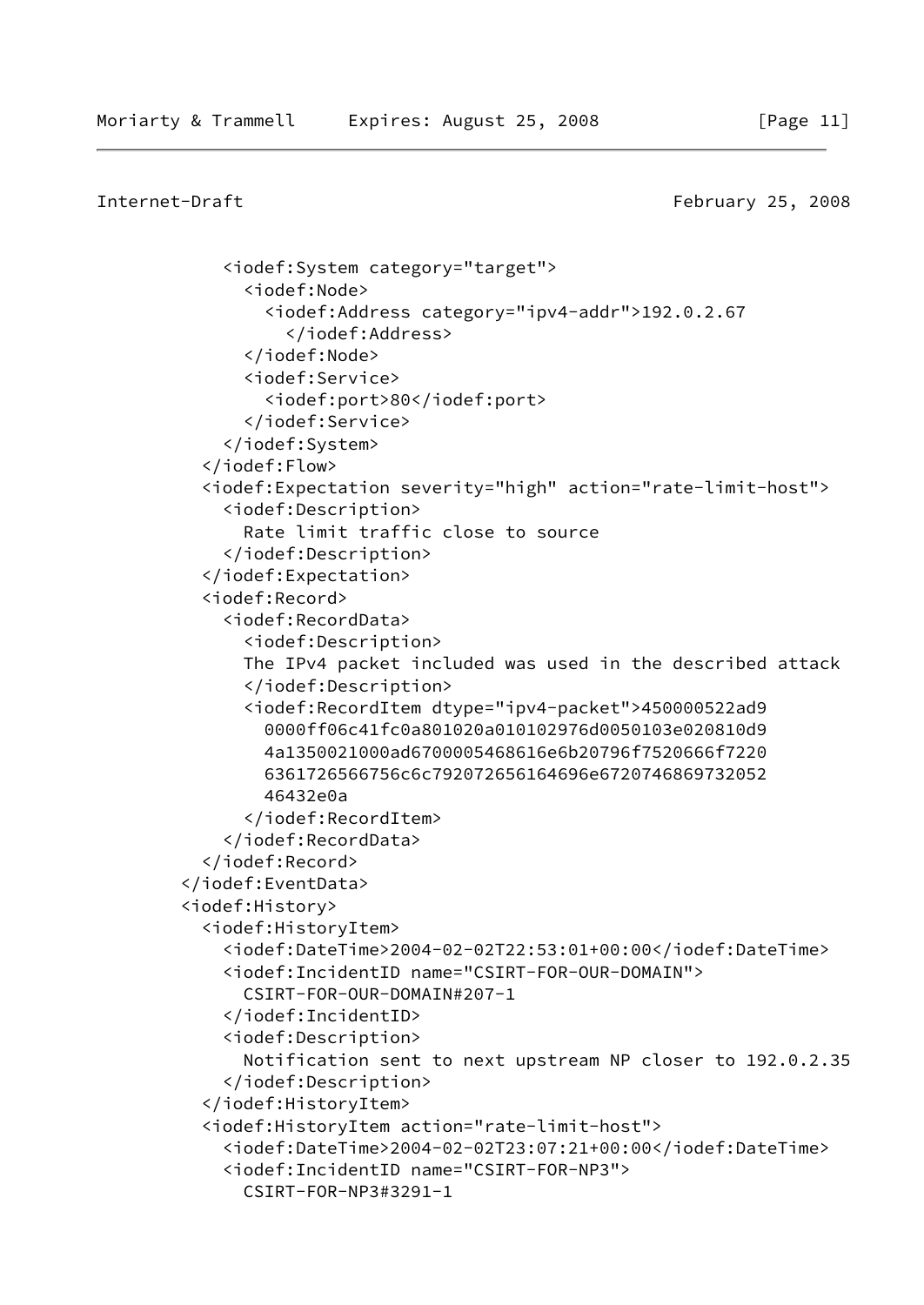```
 </iodef:IncidentID>
           <iodef:Description>
              Host rate limited for 24 hours
            </iodef:Description>
         </iodef:HistoryItem>
       </iodef:History>
     </iodef:Incident>
   </iodef:IODEF-Document>
 </SOAP-ENV:Body>
```

| Moriarty & Trammell | Expires: August 25, 2008 | [Page 12] |  |
|---------------------|--------------------------|-----------|--|
|                     |                          |           |  |

<span id="page-14-1"></span>

```
</SOAP-ENV:Envelope>
```
<span id="page-14-0"></span>[4.4](#page-14-0) Example InvestigationRequest Message

 This InvestigationRequest is identical to the InvestigationRequest example in section 4.5.2.1 of the RID specification and would be sent in a situation similar to that of example 4.1, when the source of the attack is known.

```
<SOAP-ENV:Envelope
    xmlns:SOAP-ENV="http://www.w3.org/2001/12/soap-envelope">
 <SOAP-ENV:Header>
  <iodef-rid:RID xmlns:iodef-rid="urn:ietf:params:xml:ns:iodef-rid-1.0"
                    xmlns:iodef="urn:ietf:params:xml:ns:iodef-1.0">
       <iodef-rid:RIDPolicy MsgType="Investigation"
                             MsgDestination="SourceOfIncident">
         <iodef-rid:PolicyRegion region="PeerToPeer"/>
         <iodef:Node>
           <iodef:Address category="ipv4-addr">192.0.2.98</iodef:Address>
         </iodef:Node>
         <iodef-rid:TrafficType type="Attack"/>
         <iodef:IncidentID name="CERT-FOR-OUR-DOMAIN">
           CERT-FOR-OUR-DOMAIN#208-1
         </iodef:IncidentID>
       </iodef-rid:RIDPolicy>
     </iodef-rid:RID>
  </SOAP-ENV:Header>
  <SOAP-ENV:Body>
     <iodef:IODEF-Document version="1.00"
            xmlns:iodef="urn:ietf:params:xml:ns:iodef-1.0">
       <iodef:Incident restriction="need-to-know" purpose="other">
         <iodef:IncidentID name="CERT-FOR-OUR-DOMAIN">
           CERT-FOR-OUR-DOMAIN#208-1
```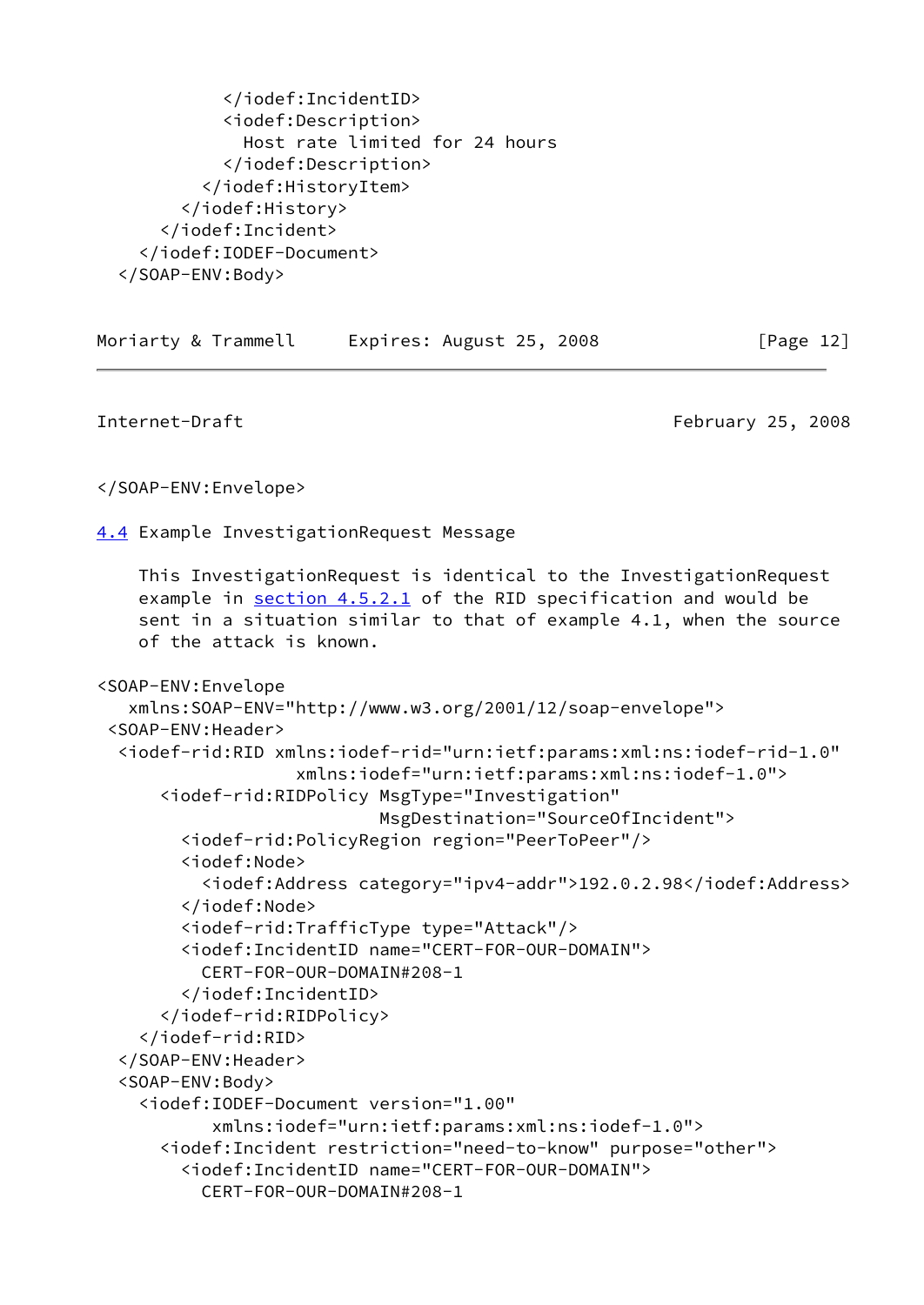```
 </iodef:IncidentID>
  <iodef:DetectTime>2004-02-05T08:13:33+00:00</iodef:DetectTime>
  <iodef:StartTime>2004-02-05T08:13:31+00:00</iodef:StartTime>
  <iodef:EndTime>2004-02-05T08:13:33+00:00</iodef:EndTime>
  <iodef:ReportTime>2004-02-05T08:13:35+00:00</iodef:ReportTime>
  <iodef:Description>Host involved in DOS attack
    </iodef:Description>
  <iodef:Assessment>
   <iodef:Impact severity="low" completion="failed" type="recon"/>
  </iodef:Assessment>
  <iodef:Contact role="creator" type="organization">
    <iodef:ContactName>Constituency-contact for 192.0.2.35
 </iodef:ContactName>
    <iodef:Email>Constituency-contact@192.0.2.35</iodef:Email>
  </iodef:Contact>
  <iodef:EventData>
    <iodef:Flow>
      <iodef:System category="source">
        <iodef:Node>
```
Moriarty & Trammell Expires: August 25, 2008 [Page 13]

<span id="page-15-0"></span>Internet-Draft February 25, 2008

```
 <iodef:Address category="ipv4-addr">192.0.2.35
           </iodef:Address>
       </iodef:Node>
       <iodef:Service>
         <iodef:port>41421</iodef:port>
       </iodef:Service>
     </iodef:System>
     <iodef:System category="target">
       <iodef:Node>
         <iodef:Address category="ipv4-addr">192.0.2.67
           </iodef:Address>
       </iodef:Node>
       <iodef:Service>
         <iodef:port>80</iodef:port>
       </iodef:Service>
     </iodef:System>
   </iodef:Flow>
   <iodef:Expectation severity="high" action="investigate">
     <iodef:Description>
       Investigate whether source has been compromised
     </iodef:Description>
   </iodef:Expectation>
 </iodef:EventData>
```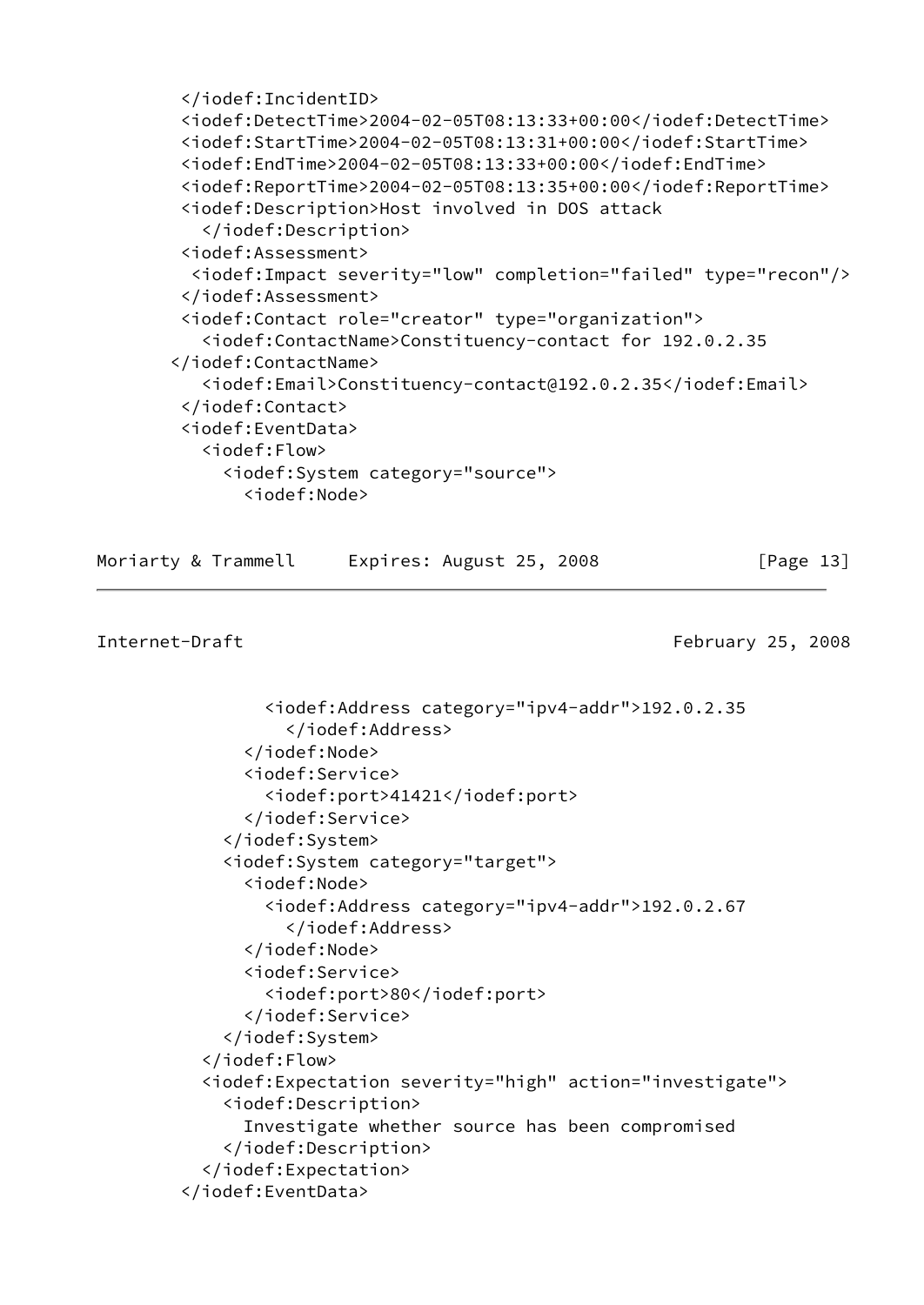```
 <iodef:History>
           <iodef:HistoryItem>
             <iodef:DateTime>2004-02-05T08:19:01+00:00</iodef:DateTime>
             <iodef:IncidentID name="CSIRT-FOR-OUR-DOMAIN">
               CSIRT-FOR-OUR-DOMAIN#208-1
             </iodef:IncidentID>
             <iodef:Description>
               Investigation request sent to NP for 192.0.2.35
             </iodef:Description>
           </iodef:HistoryItem>
         </iodef:History>
       </iodef:Incident>
     </iodef:IODEF-Document>
   </SOAP-ENV:Body>
</SOAP-ENV:Envelope>
4.5 Example Report
     This Report is identical to the Report example in section 4.5.3.1
     of the RID specification.
<SOAP-ENV:Envelope
    xmlns:SOAP-ENV="http://www.w3.org/2001/12/soap-envelope">
  <SOAP-ENV:Header>
   <iodef-rid:RID xmlns:iodef-rid="urn:ietf:params:xml:ns:iodef-rid-1.0"
                    xmlns:iodef="urn:ietf:params:xml:ns:iodef-1.0">
       <iodef-rid:RIDPolicy MsgType="Report" MsgDestination="RIDSystem">
         <iodef-rid:PolicyRegion region="PeerToPeer"/>
         <iodef:Node>
```
<span id="page-16-0"></span>

| Moriarty & Trammell | Expires: August 25, 2008 | [Page 14] |
|---------------------|--------------------------|-----------|
|---------------------|--------------------------|-----------|

```
 <iodef:Address category="ipv4-addr">192.0.2.3</iodef:Address>
       </iodef:Node>
       <iodef-rid:TrafficType type="Attack"/>
       <iodef:IncidentID name="CERT-FOR-OUR-DOMAIN">
         CERT-FOR-OUR-DOMAIN#209-1
       </iodef:IncidentID>
     </iodef-rid:RIDPolicy>
  </iodef-rid:RID>
 </SOAP-ENV:Header>
 <SOAP-ENV:Body>
   <iodef:IODEF-Document version="1.00"
          xmlns:iodef="urn:ietf:params:xml:ns:iodef-1.0">
     <iodef:Incident restriction="need-to-know" purpose="reporting">
```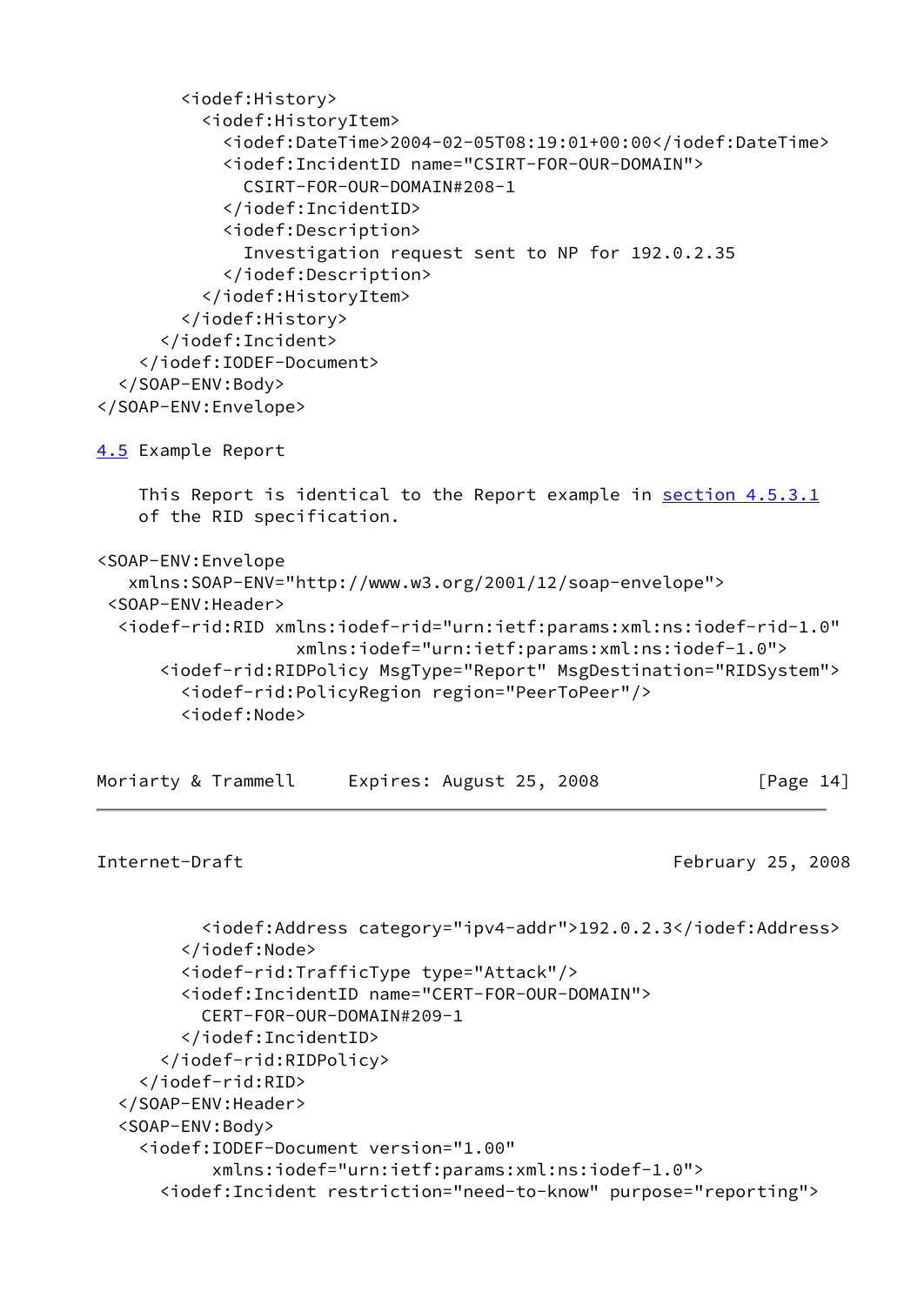```
 <iodef:IncidentID name="CERT-FOR-OUR-DOMAIN">
   CERT-FOR-OUR-DOMAIN#209-1
  </iodef:IncidentID>
  <iodef:DetectTime>2004-02-05T10:21:08+00:00</iodef:DetectTime>
  <iodef:StartTime>2004-02-05T10:21:05+00:00</iodef:StartTime>
  <iodef:EndTime>2004-02-05T10:35:00+00:00</iodef:EndTime>
  <iodef:ReportTime>2004-02-05T10:27:38+00:00</iodef:ReportTime>
  <iodef:Description>Host illicitly accessed admin account
  </iodef:Description>
  <iodef:Assessment>
    <iodef:Impact severity="high" completion="succeeded"
           type="admin"/>
    <iodef:Confidence rating="high"/>
  </iodef:Assessment>
  <iodef:Contact role="creator" type="organization">
    <iodef:ContactName>Constituency-contact for 192.0.2.35
 </iodef:ContactName>
    <iodef:Email>Constituency-contact@192.0.2.35</iodef:Email>
  </iodef:Contact>
 <iodef:EventData>
    <iodef:Flow>
      <iodef:System category="source">
        <iodef:Node>
          <iodef:Address category="ipv4-addr">192.0.2.35
            </iodef:Address>
        </iodef:Node>
        <iodef:Service>
          <iodef:port>32821</iodef:port>
        </iodef:Service>
      </iodef:System>
      <iodef:System category="target">
        <iodef:Node>
          <iodef:Address category="ipv4-addr">192.0.2.67
            </iodef:Address>
        </iodef:Node>
        <iodef:Service>
          <iodef:port>22</iodef:port>
        </iodef:Service>
      </iodef:System>
```

| Moriarty & Trammell | Expires: August 25, 2008 |  | [Page 15] |  |
|---------------------|--------------------------|--|-----------|--|
|                     |                          |  |           |  |

 </iodef:Flow> </iodef:EventData> <iodef:History>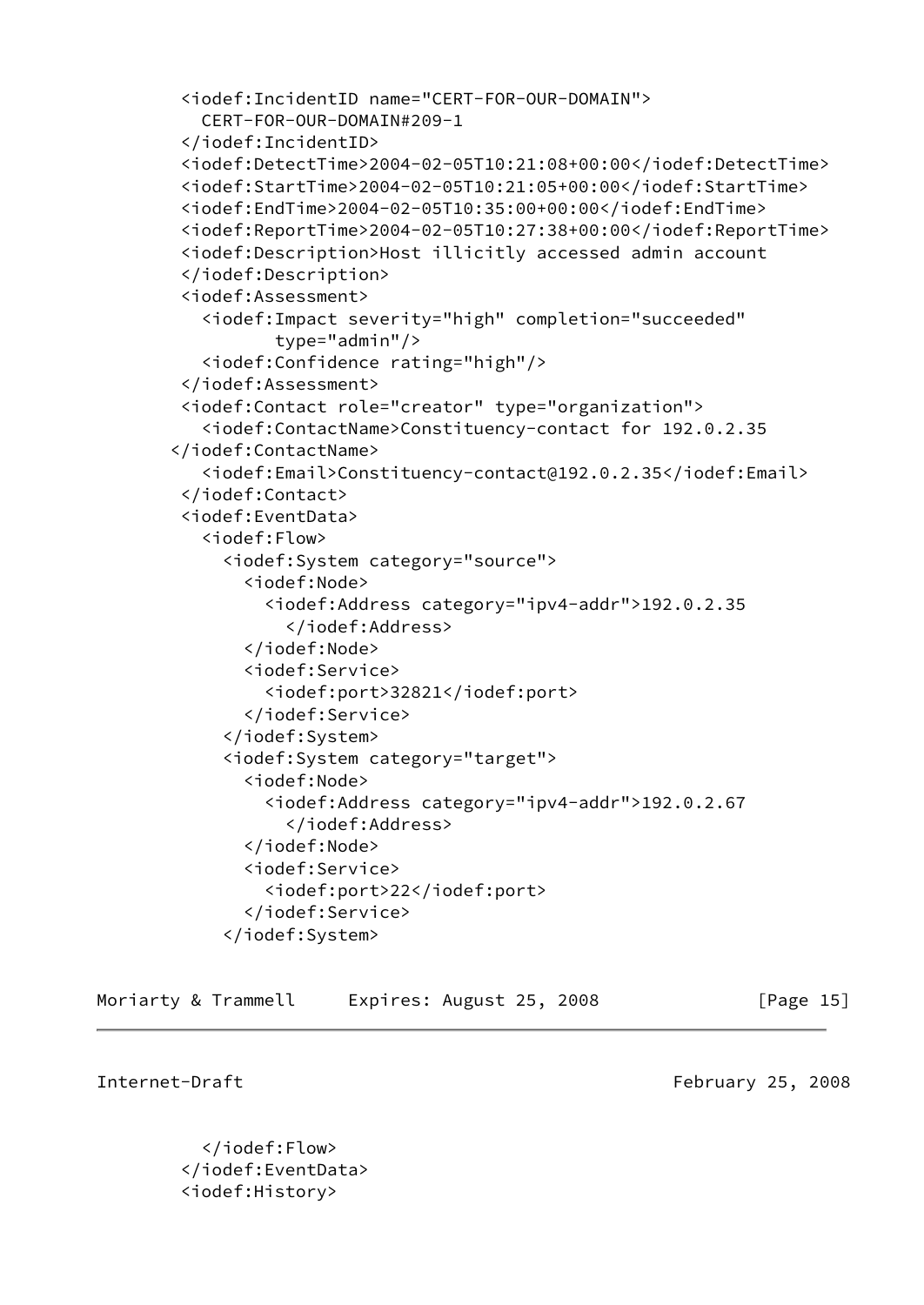```
 <iodef:HistoryItem>
             <iodef:DateTime>2004-02-05T10:28:00+00:00</iodef:DateTime>
             <iodef:IncidentID name="CSIRT-FOR-OUR-DOMAIN">
               CSIRT-FOR-OUR-DOMAIN#209-1
             </iodef:IncidentID>
             <iodef:Description>
               Incident report sent to NP for 192.0.2.35
             </iodef:Description>
           </iodef:HistoryItem>
         </iodef:History>
       </iodef:Incident>
     </iodef:IODEF-Document>
  </SOAP-ENV:Body>
</SOAP-ENV:Envelope>
```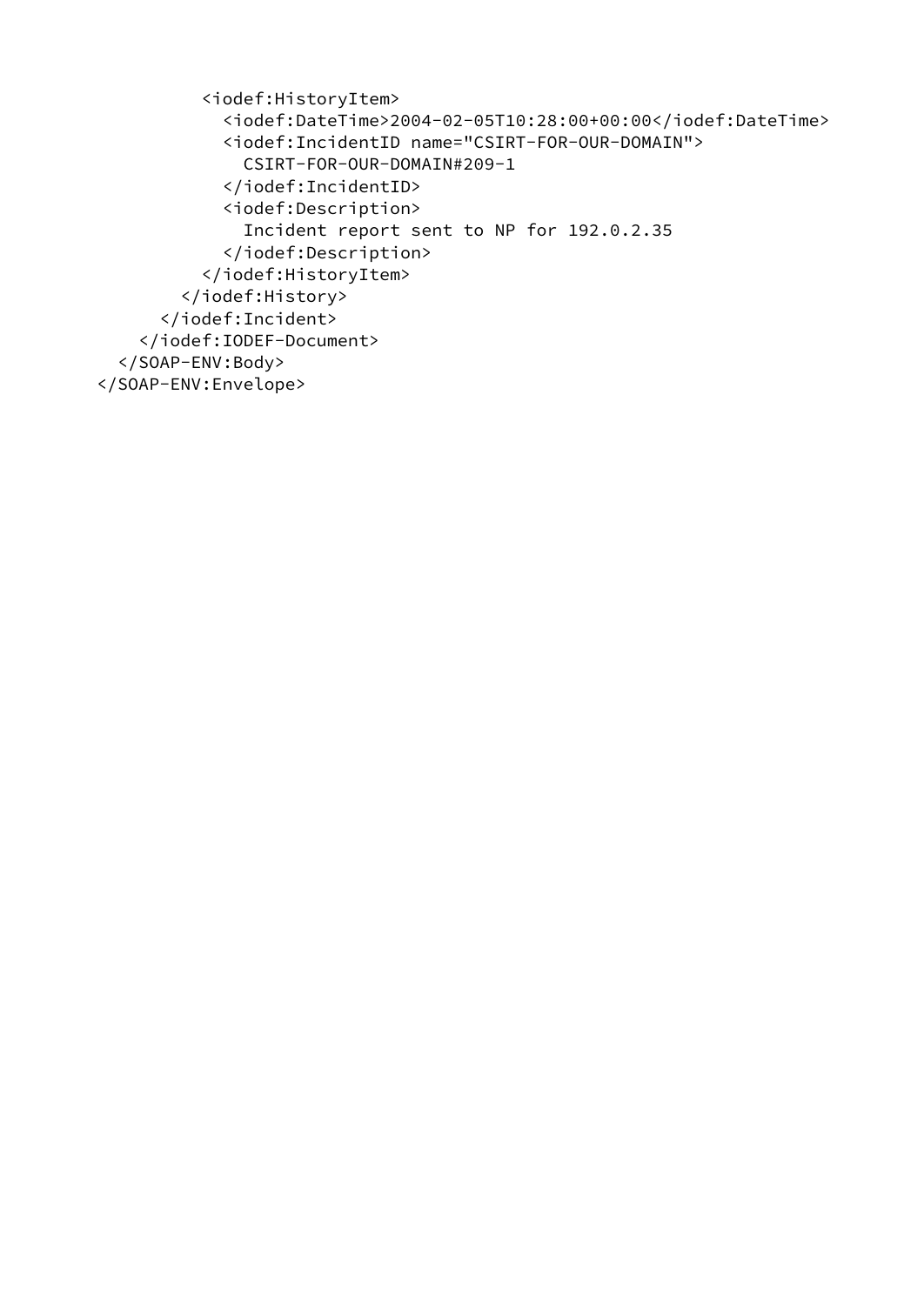```
Internet-Draft February 25, 2008
```

```
4.6 Example IncidentQuery
```
 This IncidentQuery is identical to the IncidentQuery example in Section 4.5.4.1 of the RID specification.

```
<SOAP-ENV:Envelope
    xmlns:SOAP-ENV="http://www.w3.org/2001/12/soap-envelope">
 <SOAP-ENV:Header>
   <iodef-rid:RID xmlns:iodef-rid="urn:ietf:params:xml:ns:iodef-rid-1.0"
                    xmlns:iodef="urn:ietf:params:xml:ns:iodef-1.0">
       <iodef-rid:RIDPolicy MsgType="IncidentQuery"
                             MsgDestination="RIDSystem">
         <iodef-rid:PolicyRegion region="PeerToPeer"/>
         <iodef:Node>
           <iodef:Address category="ipv4-addr">192.0.2.3</iodef:Address>
         </iodef:Node>
         <iodef-rid:TrafficType type="Attack"/>
         <iodef:IncidentID name="CERT-FOR-OUR-DOMAIN">
           CERT-FOR-OUR-DOMAIN#210-1
         </iodef:IncidentID>
       </iodef-rid:RIDPolicy>
     </iodef-rid:RID>
 </SOAP-ENV:Header>
</SOAP-ENV:Envelope>
```
# <span id="page-19-2"></span>[5](#page-19-2). Security Considerations

 All security considerations of related documents MUST be considered, including those in the following documents: the Incident Object Description Exchange (IODEF), [[RFCXXXX\]](#page-21-3) and Real-time Inter-network Defense (RID) [[RFCYYYY\]](#page-21-4). The SOAP wrappers described herein are built upon the foundation of these documents; the security considerations contained therein are incorporated by reference.

<span id="page-19-3"></span>[5.1](#page-19-3) Privacy and Confidentiality

 For transport confidentiality, TLS (whether HTTP/TLS or the BEEP TLS profile) MUST be supported and SHOULD be used.

 Since multiple bindings for transport may be implemented, RID implementations MUST support XML encryption  $[4]$  to encrypt the SOAP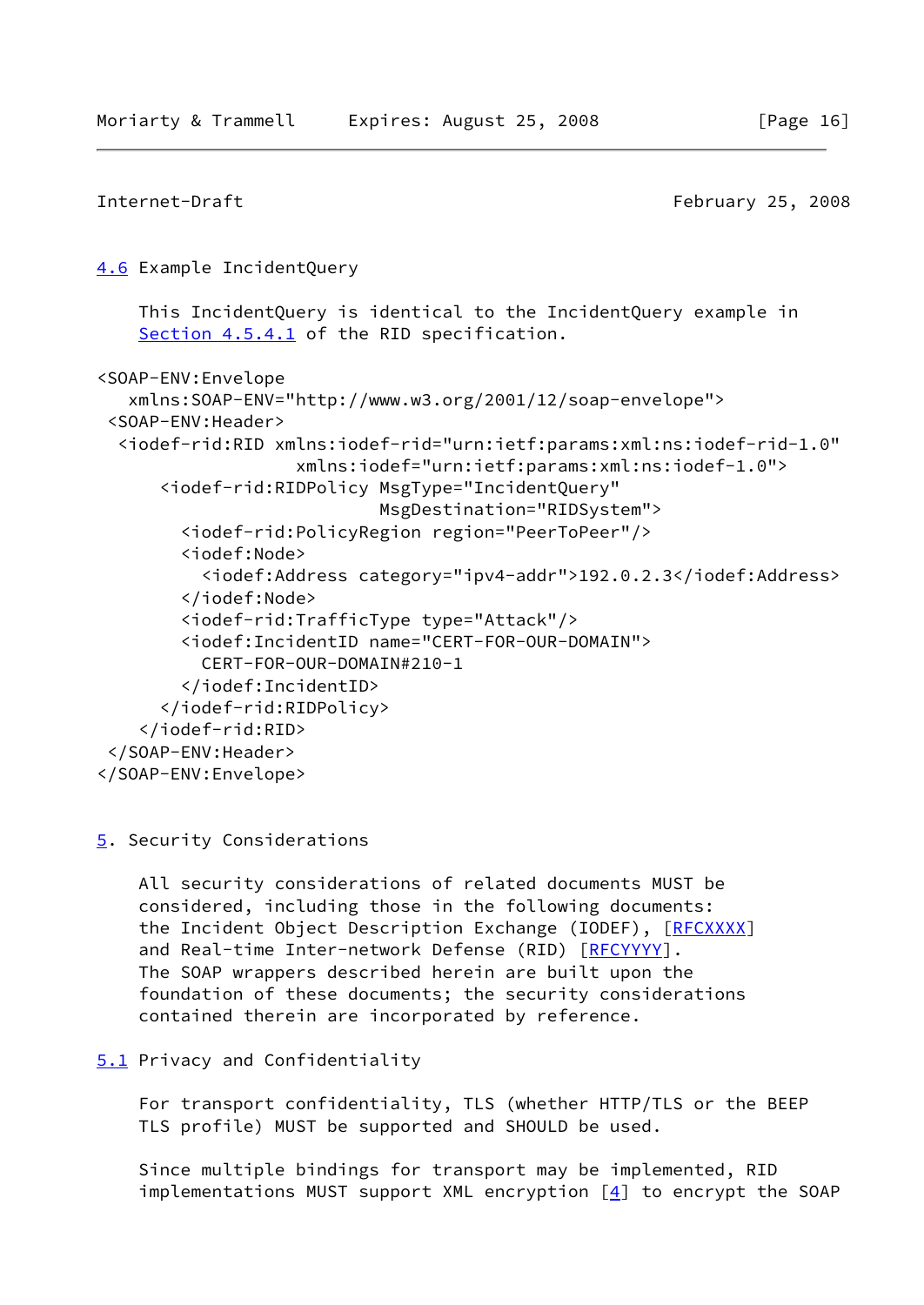body. Since XML encryption is performed at the IODEF document level, not only is the transport encrypted when a document is sensitive or contains sensitive elements, but the stored document is also encrypted. Note that this encryption applies only to the SOAP body; policy information in the SOAP header should remain unencrypted if it is necessary for the intermediate node to dispatch the message. XML encryption protects the IODEF/RID document in the SOAP body from being viewed by any involved SOAP intermediary node.

Moriarty & Trammell Expires: August 25, 2008 [Page 17]

<span id="page-20-1"></span>Internet-Draft February 25, 2008

# <span id="page-20-0"></span>[5.2](#page-20-0) Authentication and Identification

 For transport authentication and identification, TLS (whether HTTP/TLS or the BEEP TLS profile) with mutual authentication MUST be supported and SHOULD be used. Each RID consortium SHOULD use a trusted public key infrastructure (PKI) to manage identities for TLS connections. The public/private key pairs used for XML encryption and digital signatures provide authentication for the RID message [\[RFC3275](https://datatracker.ietf.org/doc/pdf/rfc3275)], [\[1](#page-21-5)]. The session encryption keys are also used to identify the communicating hosts and provide integrity for the session.

 Since multiple bindings for transport may be implemented, RID implementations MUST support XML digital signatures [\[RFC3275](https://datatracker.ietf.org/doc/pdf/rfc3275)], [\[5](#page-22-6)] to sign the SOAP body; the rationale and implementation here is parallel to that for XML encryption discussed in [section 5.1](#page-19-3).

<span id="page-20-2"></span>[6](#page-20-2). IANA Considerations

 The IANA is requested to assign TCP ports in the Registered Port Numbers set for RID over SOAP over HTTPS and for RID over SOAP over BEEP.

# <span id="page-20-3"></span>[7](#page-20-3). Summary

 SOAP provides the wrapper to facilitate the exchange of RID messages. The IETF and W3C standards provide detailed implementation details for SOAP and SOAP protocol bindings. The use of existing standards assists with development and interoperability between RID systems exchanging IODEF documents for incident handling purposes. HTTP/TLS is the mandatory transport binding for SOAP to be implemented and BEEP with a TLS profile is optional.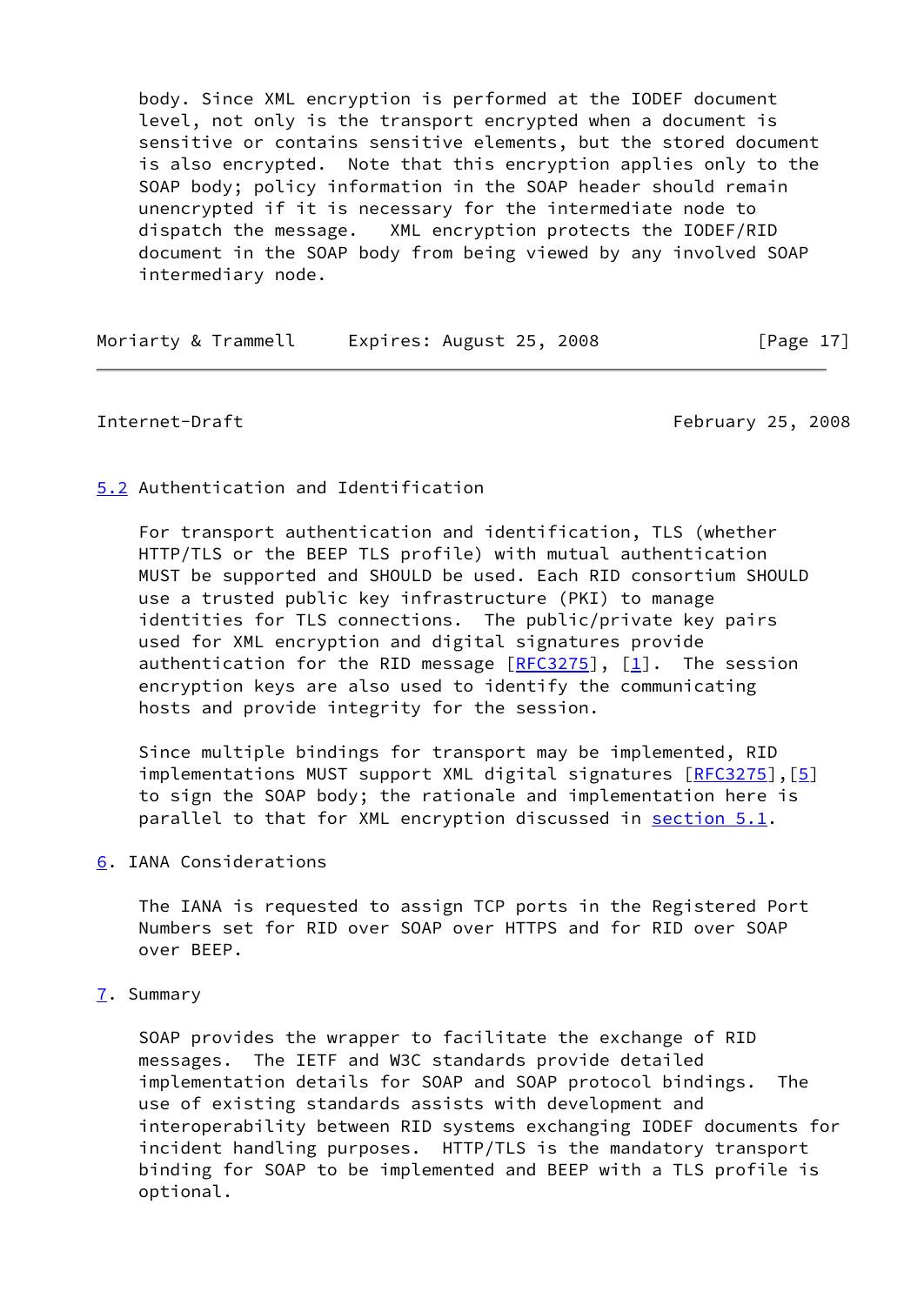### <span id="page-21-0"></span>[8](#page-21-0). Informative References

[RFC3330] "Special-Use IPv4 Addresses." IANA. September 2002.

<span id="page-21-5"></span>[1] XML-Signature Syntax and Processing, W3C Recommendation, M. Bartel, J. Boyer, B. Fox, B. LaMacchia, and E. Simon, February 2002. <http://www.w3.org/TR/xmldsig-core/#sec-Design>

<span id="page-21-1"></span>[8.1](#page-21-1) Normative References

 [RFC2119] "Key Words for Use in RFCs to Indicate Requirement Levels," S. Bradner, March 1997.

[RFC2616] "Hypertext Transfer Protocol - HTTP/1.1," R. Fielding, J. Gettys, J. Mogul, H. Masinter, P. Leach, and T. Berners-Lee, June 1999.

[RFC3080] "The Blocks Extensible Exchange Protocol Core," M. Rose.

| Moriarty & Trammell | Expires: August 25, 2008 | [Page 18] |  |
|---------------------|--------------------------|-----------|--|
|---------------------|--------------------------|-----------|--|

<span id="page-21-2"></span>

Internet-Draft February 25, 2008

March 2001.

 [RFC3205] "On the Use of HTTP as a Substrate," K. Moore, February 2002. [\(BCP56](https://datatracker.ietf.org/doc/pdf/bcp56))

 [RFC3275] "(Extensible Markup Language) XML-Signature Syntax and Processing", D. Eastlake 3rd, J. Reagle, D. Solo. March 2002.

 [RFC4227] "Using the Simple Object Access Protocol (SOAP) in Blocks Extensible Exchange Protocol (BEEP)," E. O'Tuathail, and M. Rose, January 2006. <http://www.faqs.org/rfcs/rfc4227.html>

 [RFC4346] "The Transport Layer Security (TLS) Protocol Version 1.1," T. Dierks, E. Rescorla. April 2006.

<span id="page-21-3"></span> [RFCXXXX] "The Incident Object Data Exchange Format Data Model and XML Implementation," J. Meijer, R. Danyliw, and Y. Demchenko, August 2006. <http://www.ietf.org/internet-drafts/draft-ietf-inch-iodef-14.txt>

<span id="page-21-4"></span> [RFCYYYY] "Real-time Inter-network Defense," K. Moriarty, December 2007. [http://www.ietf.org/internet-drafts/](http://www.ietf.org/internet-drafts/draft-moriarty-post-inch-rid-02.txt) [draft-moriarty-post-inch-rid-02.txt](http://www.ietf.org/internet-drafts/draft-moriarty-post-inch-rid-02.txt)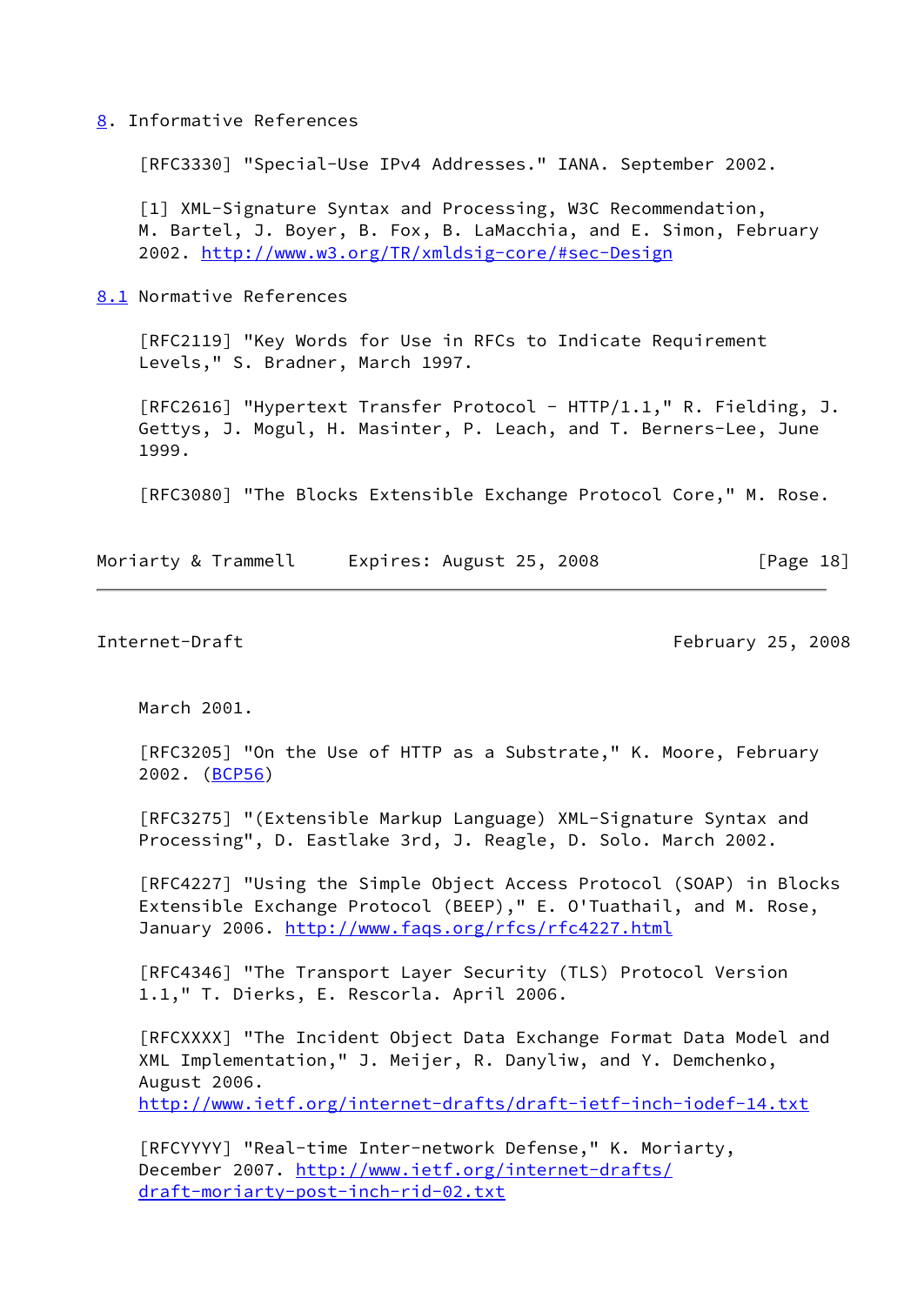<span id="page-22-3"></span>[2] SOAP Version 1.2 Part 0: Primer, W3C Recommendation, [http://www.w3.org/TR/soap12-part0/,](http://www.w3.org/TR/soap12-part0/) 27 April 2007.

<span id="page-22-4"></span> [3] SOAP Version 1.2 Part 1:Messaging Framework. W3C Recommendation,<http://www.w3.org/TR/soap12-part1/>27 April 2007.

<span id="page-22-5"></span> [4] XML Encryption Syntax and Processing, W3C Recommendation. T. Imamura, B. Dillaway, and E. Simon, December 2002.

<span id="page-22-6"></span> [5] XML-Signature Syntax and Processing, W3C Recommendation, M. Bartel, J. Boyer, B. Fox, B. LaMacchia, and E. Simon, February 2002. <http://www.w3.org/TR/xmldsig-core/#sec-Design>

<span id="page-22-0"></span>[8.2](#page-22-0) Acknowledgments

 Funding for the RFC Editor function is currently provided by the Internet Society.

<span id="page-22-1"></span>[8.3](#page-22-1) Author Information

 Kathleen M. Moriarty RSA, The Security Division of EMC 174 Middlesex Turnpike Bedford, MA 01730 Email: Kathleen.Moriarty@RSA.com

 Brian H. Trammell CERT Network Situational Awareness

Moriarty & Trammell Expires: August 25, 2008 [Page 19]

<span id="page-22-2"></span>Internet-Draft February 25, 2008

 4500 Fifth Avenue Pittsburgh, PA 15213 Email: bht@cert.org

Intellectual Property Statement

 The IETF takes no position regarding the validity or scope of any Intellectual Property Rights or other rights that might be claimed to pertain to the implementation or use of the technology described in this document or the extent to which any license under such rights might or might not be available; nor does it represent that it has made any independent effort to identify any such rights. Information on the procedures with respect to rights in RFC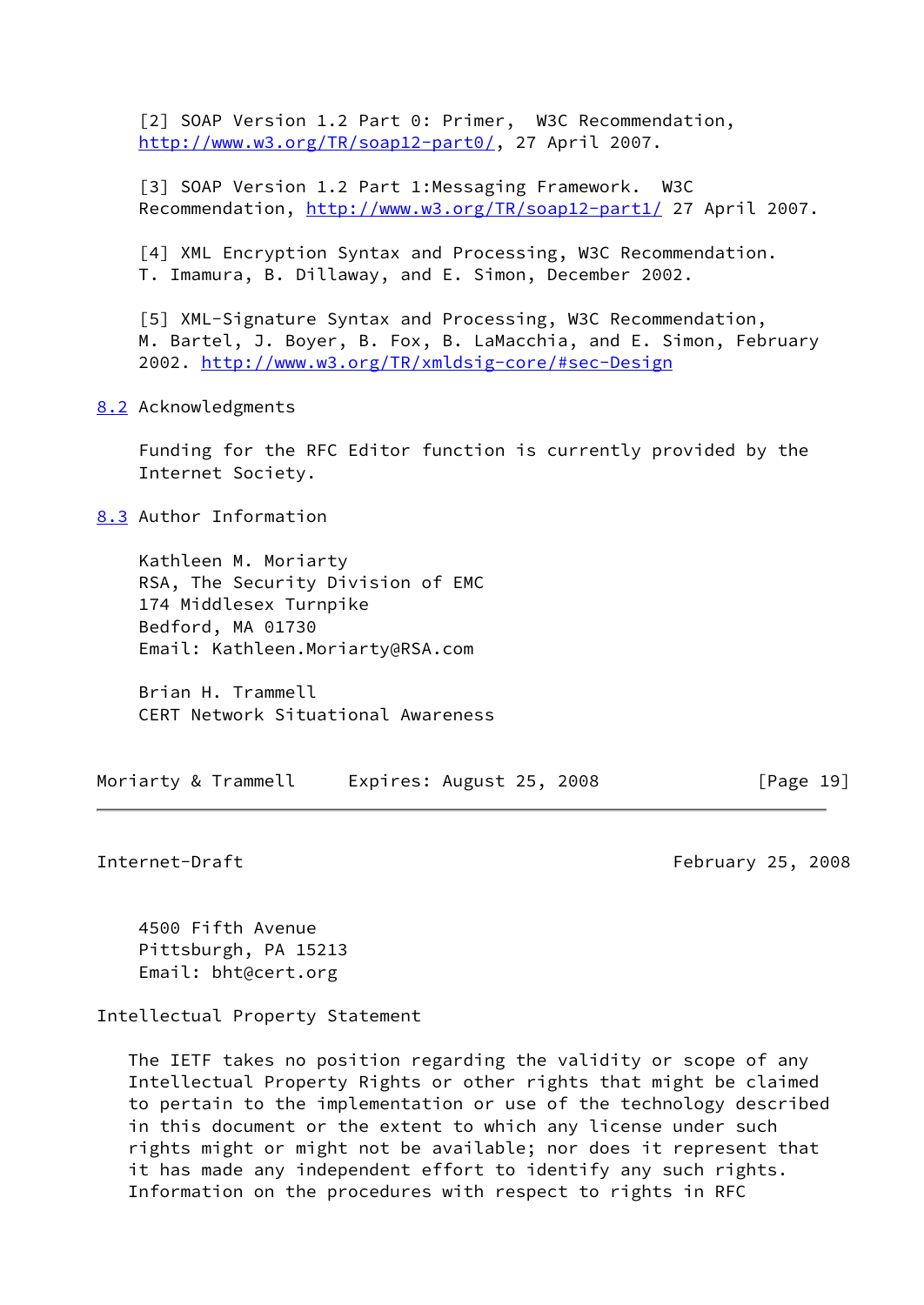documents can be found in [BCP 78](https://datatracker.ietf.org/doc/pdf/bcp78) and [BCP 79](https://datatracker.ietf.org/doc/pdf/bcp79).

 Copies of IPR disclosures made to the IETF Secretariat and any assurances of licenses to be made available, or the result of an attempt made to obtain a general license or permission for the use of such proprietary rights by implementers or users of this specification can be obtained from the IETF on-line IPR repository at <http://www.ietf.org/ipr>.

 The IETF invites any interested party to bring to its attention any copyrights, patents or patent applications, or other proprietary rights that may cover technology that may be required to implement this standard. Please address the information to the IETF at ietf-ipr@ietf.org.

 The IETF has been notified of intellectual property rights claimed in regard to some or all of the specification contained in this document. For more information consult the online list of claimed rights.

Full Copyright Statement

Copyright (C) The IETF Trust (2007).

 This document is subject to the rights, licenses and restrictions contained in  $BCP$  78, and except as set forth therein, the authors retain all their rights.

 This document and the information contained herein are provided on an "AS IS" basis and THE CONTRIBUTOR, THE ORGANIZATION HE/SHE REPRESENTS OR IS SPONSORED BY (IF ANY), THE INTERNET SOCIETY, THE IETF TRUST AND THE INTERNET ENGINEERING TASK FORCE DISCLAIM ALL WARRANTIES, EXPRESS OR IMPLIED, INCLUDING BUT NOT LIMITED TO ANY WARRANTY THAT THE USE OF THE INFORMATION HEREIN WILL NOT INFRINGE ANY RIGHTS OR ANY IMPLIED WARRANTIES OF MERCHANTABILITY OR FITNESS FOR A PARTICULAR PURPOSE.

Sponsor Information

| Moriarty & Trammell | Expires: August 25, 2008 | [Page 20] |
|---------------------|--------------------------|-----------|
|---------------------|--------------------------|-----------|

Internet-Draft February 25, 2008

 This work was sponsored by the Air Force under Air Force Contract FA8721-05-C-0002 while Kathleen worked at MIT Lincoln Laboratory.